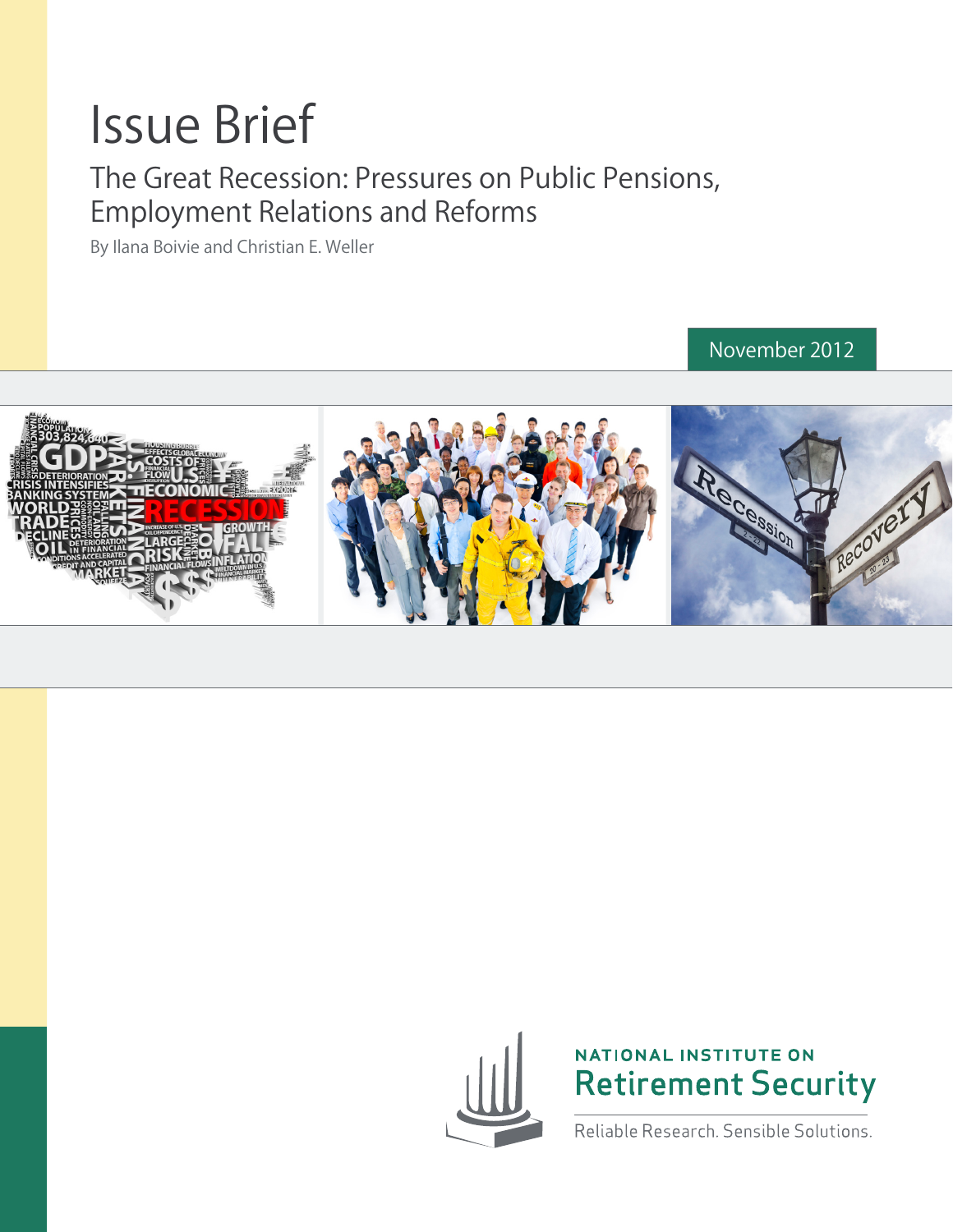## About the Authors

**Ilana Boivie** is a research economist for the Communications Workers of America, where she serves as the Research Department's subject matter expert on pensions and retirement policy. Prior to joining the CWA, she was director of programs for the National Institute on Retirement Security, where she conducted original research and analysis of U.S. retirement issues, frequently spoke on retirement and economic matters, and testified before policy makers about her research. She holds an M.A. in economics from New Mexico State University and a B.A. in English from Binghamton University, where she graduated Magna Cum Laude.

**Christian E. Weller** is a professor of public policy at the University of Massachusetts–Boston and a Senior Fellow at the Center for American Progress. He specializes in retirement income security, wealth inequality and risk exposure, and international financial instability. He has published more than 100 academic works in journals such as the Cambridge Journal of Economics, the Journal of Policy Analysis and Management, the Journal of International Business Studies, and the Journal of Aging and Social Policy and in more than 300 popular publications. His work is frequently cited in the press. Weller holds a Ph.D. in economics from the University of Massachusetts–Amherst.

### Acknowledgements

Copyrighted 2012 by the Labor and Employment Relations Association (LERA), Champaign, IL, USA. Reprinted and updated with permission.

### About NIRS

The National Institute on Retirement Security is a non-profit research institute established to contribute to informed policy making by fostering a deep understanding of the value of retirement security to employees, employers, and the economy as a whole. NIRS works to fulfill this mission through research, education, and outreach programs that are national in scope.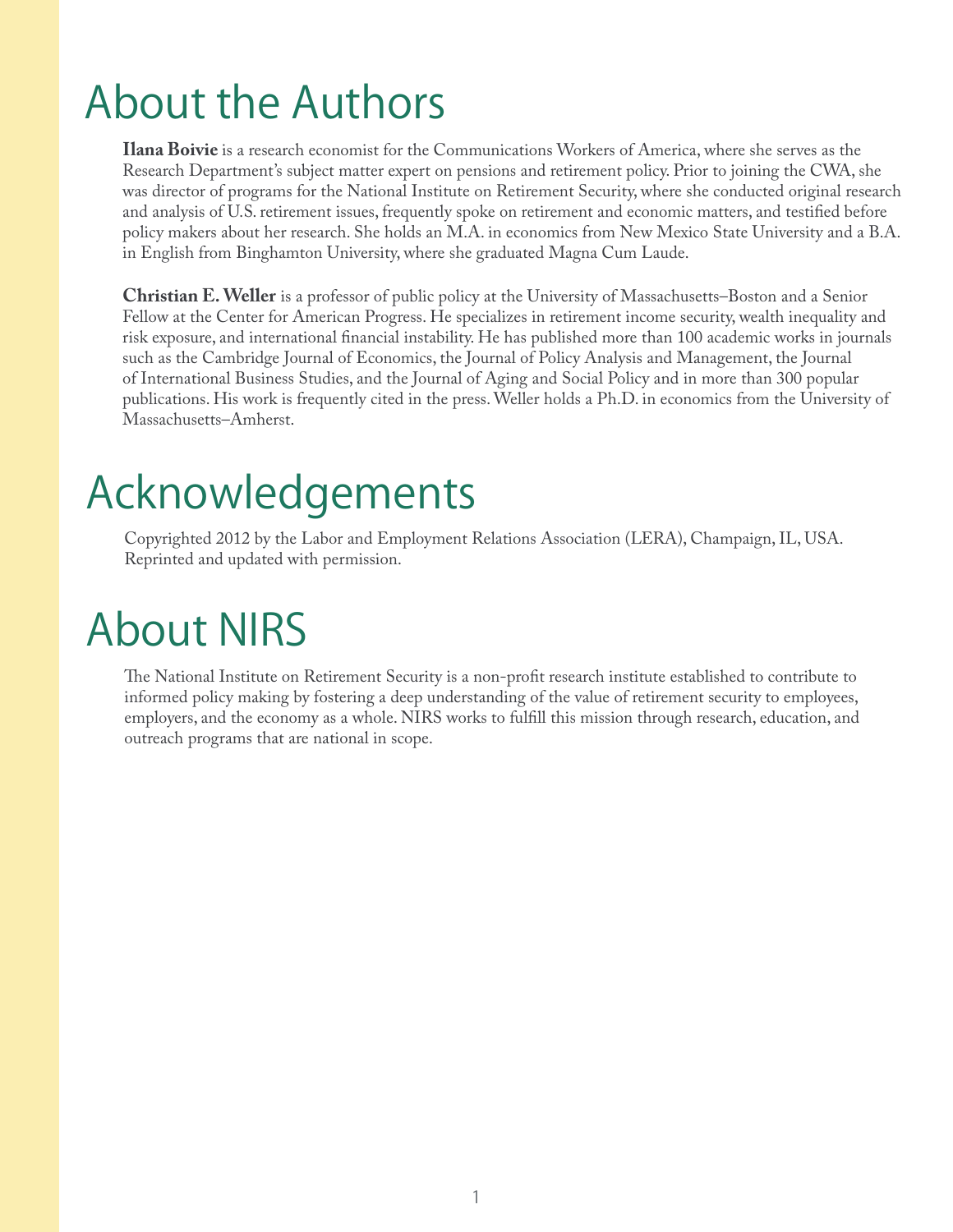## Executive Summary

The financial crisis of 2007–2009 presented financial challenges to state and local defined benefit (DB) pensions. Like all investors, these large institutional funds were hurt in the stock market decline because large shares of pension assets are invested in the stock market. This led to a drop in plans' funded ratios and an increase in governments' unfunded pension liabilities and costs.<sup>1</sup>

Thus, the Great Recession also has led to financial and political pressures on DB pensions. Some observers have argued that states should alter their retirement benefits by switching from DB pension plans to individual defined contribution  $(DC)$  or cash balance plans. But from a human resource management perspective, pension plans are recognized as strong recruitment and retention tools in both the public and private sectors. Additionally, virtually every state across the country has enacted large-scale pension reforms since the financial crisis to ensure the long-term sustainability of the plans.

In this paper, we review the evidence on the labor relations effects of existing DB pension plans to assess the likely effects of a switch to DC or cash balance design. We find that the literature and the empirical evidence are unambiguous on a number of key effects. Specifically:

- Public employers would attract a different labor force if they switched retirement benefits away from DB pensions. Public employees would be less committed to their employers and thus less likely to invest in nontransferable skills that are critical to effective government.
- Employee turnover would increase under DC and cash balance plans. These types of retirement benefits no longer defer compensation into the future and thus offer fewer economic incentives for employees to stay with public employers.
- Public employers and employees overwhelmingly choose to stay with DB pensions rather than to move to alternative benefits when faced with a choice—illustrating the high value of DB pensions to public sector labor relations.
- Public employers and public employees would face higher costs, both as a result of ending the existing DB pensions and because of higher investment and administrative costs for alternative retirement plans.

In light of these facts, it is not surprising that while the majority of states have undergone revisions to their DB pensions between 2007 and 2012—some even adding DC features and components—the vast majority has maintained the DB pension model for its employees.

DB pension plans have a track record of simultaneously meeting the goals of employers through their recruitment and retention effects, and the goals of employees through the economic security they offer. The Great Recession has presented some funding challenges to public pensions. Yet, states and localities are willing to address these challenges so that they can effectively compete for skilled employees in the future.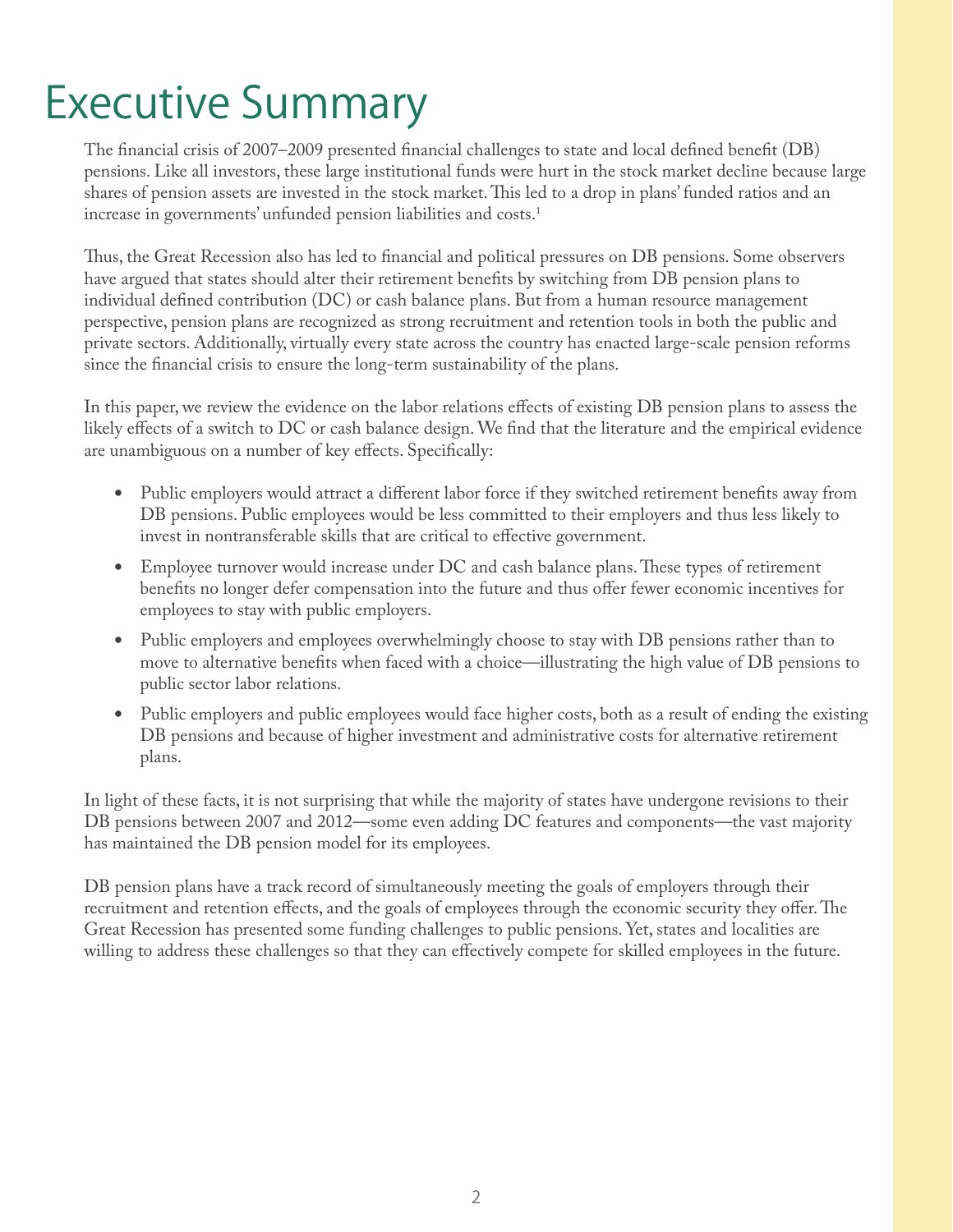### Introduction

The states' fiscal crisis that started in 2008 has focused attention on tax and spending priorities. Following the Wall Street near meltdown, pensions for firefighters, police officers, and teachers, among others, have come under unprecedented scrutiny because states have had to raise the employer contribution to pension plans. These rates have increased to compensate for pension funds losses from the financial markets.

Some observers have argued that states should take the crisis as an opportunity to alter their retirement benefits. Some have specifically proposed changing the nature of public employee retirement benefits by switching from existing DB pension plans to individual DC retirement savings plans or to cash balance plans. Proponents who favor such a change in public employee retirement benefits assert that alternative retirement benefits will provide incentives for more effective public employees to join the public labor force, thus raising overall public sector productivity. DC and cash balance plans supposedly increase employee mobility, which some suggest may make it easier for states to attract highly skilled employees and to let go of ineffective employees.

In the private sector, the shift from pensions to alternative benefits has occurred simultaneously with increased labor force mobility. However, the argument that increased mobility leads to a more effective workforce ignores the fact that public and private employers typically need to offer some form of deferred compensation to attract and retain highly skilled employees. Many private firms, for instance, use stock options and stock grants instead of DB pensions to attract and retain skilled employees. Obviously, stock options and grants are not available in the public sector.

Public employers therefore may experience higher employee turn over absent the pension retention effect. When highly skilled employees turnover, they are less likely to make a substantial contribution to public sector productivity. In fact, a switch from DB pensions to alternative retirement benefits can actually reduce public employee productivity, because increased employee turnover can lead to public employers hiring less experienced employees. Employers also face increased recruitment and training costs.

When faced with financial challenges from 2007 to 2011, states in fact did not move away from their DB pensions. Instead, virtually every state has changed its pension plan in some way during to ensure its long term sustainability. This suggests that states value the many features of DB pensions, including their efficiency, which in part stems from their effectiveness as a recruitment and retention tool.

### Defined Benefit Pensions are a Powerful Labor Management Tool

Retirement benefits are a critical part of public employee compensation. Schmitt reports that total public sector benefits amounted to 31.5% of total compensation in December 2009.<sup>2</sup> Bender and Heywood show that benefits amounted to an average of 32.7% for the public sector between 2004 and 2008 and that 6.5% of compensation is retirement benefits.<sup>3</sup>

Public employees typically are covered by DB pensions, in which employees receive lifetime retirement benefits based on years of service, age, and final earnings. They often work for at least five or more years before they become vested—that is, before they earn a nonforfeitable and generally legally protected right to their benefits.<sup>4</sup> Future benefits are financed by employee and employer contributions in addition to investment earnings on accumulated assets. Employee contributions are made at a fixed rate, regardless of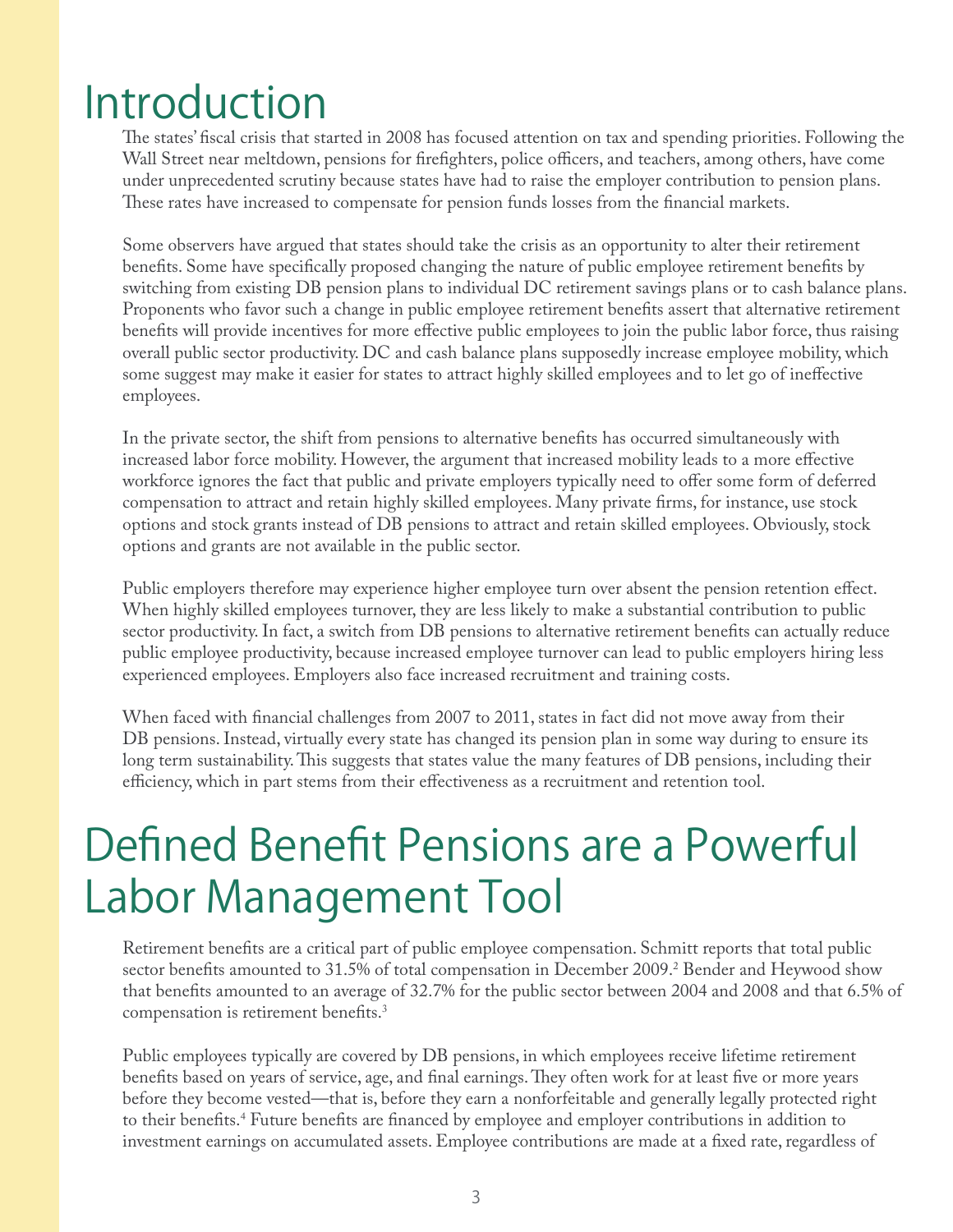whether the pension plan is underfunded or overfunded. Employers bear the risk if plans have too few assets to pay all promised benefits and more contributions are necessary. They have substantial discretion, however, with regard to the timing and amount of funding.

Public employee benefits make up a smaller share of total compensation earlier in employees' careers than in later years. <sup>5</sup> Figure 1 below illustrates the annual benefit accrual under a sample teacher DB pension. The x axis shows the years of service, and the y axis shows the annual amount of retirement benefits relative to the annual salary that a teacher earns under a DB pension, cash balance plan, or DC plan.6 Employees earn an increasing amount of retirement benefits relative to earnings until they reach early retirement (e.g., after 35 years of service). Teachers still earn additional benefits after the early retirement incentive expires, but the annual accrual is less than during the years leading up to the early retirement age. A teacher, for instance, may work for 35 years in a school until she reaches age 58, assuming she started when she was 23 years of age, and she may earn 2% of her final salary annually as a benefit. If she retired at age 58 after 35 years of service with a final salary of \$90,000, she would receive an annual DB pension until her death of \$63,000 (equal to 35 times 2.0% times \$90,000). (This example is for illustrative purposes only. Many public sector DB plans provide a lower benefit, while some may be higher.)



It should be noted that as many as 30% of all state and local employees are not covered under Social Security, with the degree of coverage varying widely by state and by occupation. <sup>7</sup> For employees not covered by Social Security, their DB pension benefit may be all the more important, as it is likely their only source of guaranteed income in retirement. As a result, DB pension benefits tend to be more generous for those public employees who do not have Social Security coverage than for those who do.<sup>8</sup>

#### Alternative Retirement Plan Designs

Although DB pensions remain prominent in the public sector, there are several proposals to replace DB pensions with DC or cash balance plans.<sup>9</sup> Table 1 summarizes the characteristics of each retirement benefit type. DC plans are retirement savings accounts, which are more common in the private sector than in the public sector as the primary retirement benefit. Under a typical private sector DC plan, employees and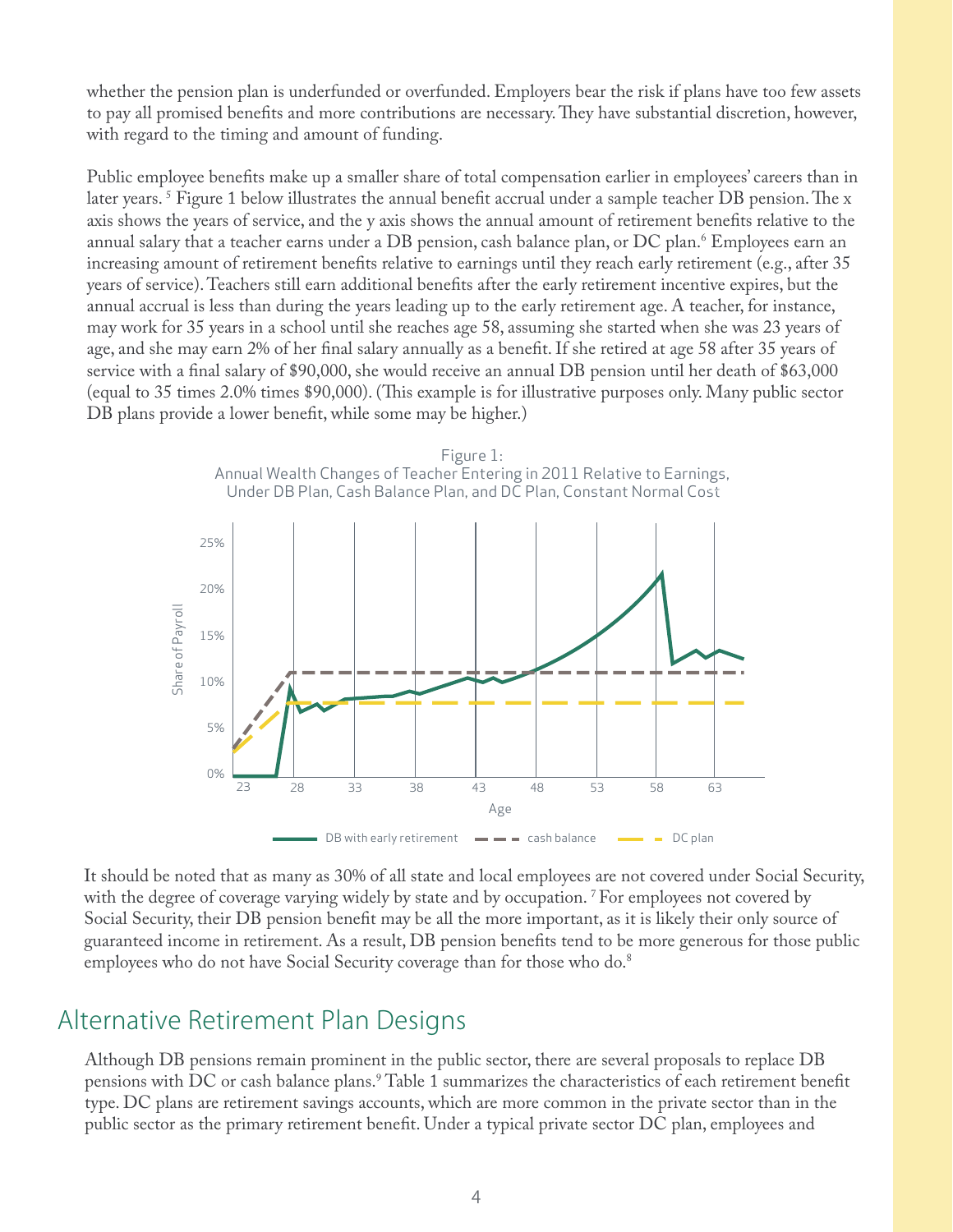employers contribute a fixed percentage of earnings each year. The money is allocated to an individual account, with employees deciding on the investments and shouldering the risks associated with these decisions.

Individuals face more risk under DC plans than under DB plans. In economic terms, risk poses a cost to individuals, so they should save more to compensate for the greater risk.10 However recent research in behavioral economics finds that many individuals do not save more as a result of this greater risk.<sup>11</sup> Many individuals may not fully understand complex risks, nor do they completely understand how to protect themselves from these risks. Alternatively, individuals may not have a full appreciation of all of the complexities, and even when they do, they do not necessarily act on that knowledge. Studies show that greater risk exposure in DC plans has resulted in more savings,

|                                     | Defined Benefit Plan                    |                                                           | Defined<br>Contribution Plan                                                                                 |
|-------------------------------------|-----------------------------------------|-----------------------------------------------------------|--------------------------------------------------------------------------------------------------------------|
| Characteristics                     | Traditional                             | Cash Balance                                              | 401(k)/403(b) plans                                                                                          |
| Participation                       | Automatic                               | Automatic                                                 | Voluntary                                                                                                    |
| Contribution                        | Employer and<br>employee                | Employer and<br>employee                                  | Employee with<br>occasional<br>employer matches                                                              |
| Investments                         | Determined by<br>employer               | Determined by<br>employer                                 | Typically determined<br>by employee                                                                          |
| Withdrawals                         | Annuity                                 | Annuity or lump<br>S11m                                   | Lump sum                                                                                                     |
| Rollovers Before<br>Age 65          | Not permitted                           | Permitted if<br>lump sum option<br>exists                 | Permitted                                                                                                    |
| <b>Benefit</b><br>Guarantee         | Often<br>Constitutionally<br>guaranteed | Often<br>Constitutionally<br>guaranteed                   | None                                                                                                         |
| Early Retirement<br><b>Benefits</b> | Common                                  | Uncommon                                                  | Unavailable                                                                                                  |
| Vesting                             | Up to a decade<br>Or more               | Typically shorter<br>than in traditional<br>pension plans | Typically immediate<br>for employee<br>contributions and<br>often immediate for<br>employer<br>Contributions |

#### Table 1: Characteristics of Typical Pension Plans, by Plan Type

Note: Cash balance plans typically do not exist in the public sector. The description thus relies on typical<br>characteristics of private sector cash balance plans. Also, defined contribution plans are generally supplemental

but not enough to compensate for the full increase in individual risk exposure.<sup>12</sup>

Cash balance plans technically are considered DB pensions, but resemble DC accounts in key aspects. All funds are invested as one large pension pool, as is the case with a DB pension, but each employee receives a notional (hypothetical) account, similar to a DC account balance. In other words, the notional account makes the cash balance plan look like a DC plan to the employee, since the employee sees an account balance that changes from year to year, but the cash balance plan looks like a DB pension to the employer, who is responsible for investing the money and for making sure that the amount that is promised to the employee will be available upon retirement. An employee's notional pension account is credited with an amount equal to a fixed share of an employee's earnings each year, and the account balance increases annually at a predetermined interest rate or credit. The contribution and the interest rate are predetermined, so the employer is responsible for investing the pension plan assets to generate at least this rate of return; otherwise the employer will have to make additional contributions, as in a traditional DB pension. In the public sector, the plan is financed by employer and employee contributions and investment earnings. Employers bear the risk of too low assets. Notional account balances can be rolled over into other retirement plans when an employee switches jobs.<sup>13</sup>

The annual benefit earned with a cash balance or DC plan typically equals a fixed earnings share, which is usually higher during earlier years of employment and lower during later years of employment than under a DB plan. (See Figure 1.) DC and cash balance plans hence may change the recruitment and retention incentives compared to the effects of the DB pension plan.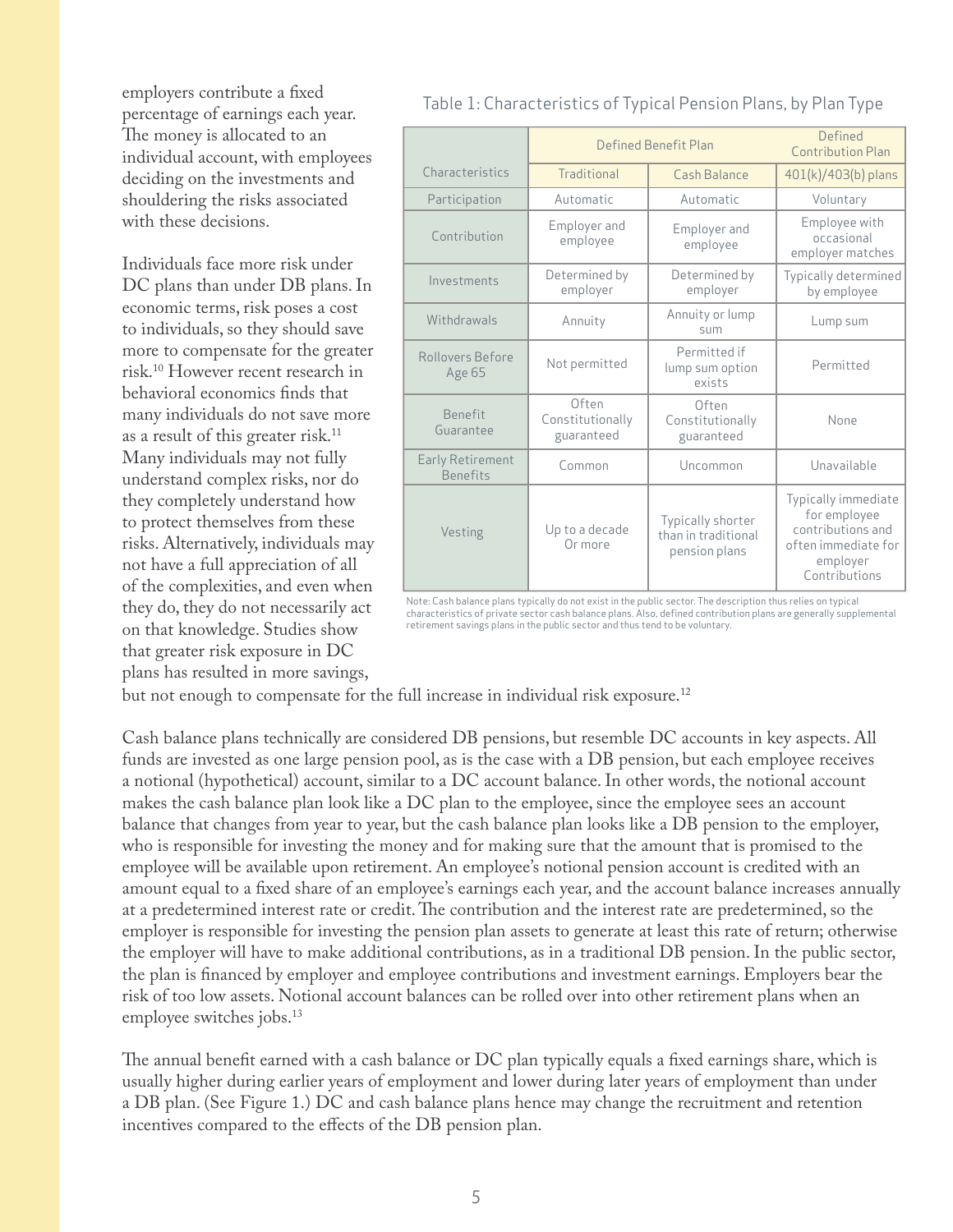#### DB Pensions Increase Employee Productivity

DB pensions serve as an effective human resource management tool, largely because of their recruitment and retention effects. Employers in all sectors have used DB pension plans to reduce attrition of skilled employees.

Employers that have maintained DB pensions have been rewarded by easier employee recruitment and retention.14 Ippolito, for instance, found that employees seem to value pensions so highly that they would willingly forego higher wages for guaranteed retirement income, possibly reducing the costs of recruiting skilled employees.<sup>15</sup> Nyce found that employees of firms with DB pensions had twice the probability of citing the retirement plan as an important factor in choosing their employer compared to employees at firms with only DC plans. The survey further found that DB plans have a stronger retention effect as well; 69% of employees with DB pensions said that their retirement plan gives them an important reason to stay with their employer, as compared with just 37% of employees with DC plans.16 MetLife similarly found that 72% of employees cited retirement benefits as an important factor in their loyalty to their employer.<sup>17</sup> And a survey of employers from Diversified Investment Advisors found that 84% of DB pension sponsors typically employers—believed that their DB pensions has some impact on employee retention, with 31% stating that the impact is major. The survey further found that 58% of plan sponsors with more than 25,000 employees believed that their DB pension has a major impact on employee retention.<sup>18</sup> The value that employees put on DB pensions allows employers to recruit and retain skilled employees.

The retention effect of DB pensions is evident in economic research as lower employee turnover. Allen, Clark, and McDermed offered evidence that employee tenure is greater at firms that offer DB pensions than at firms that do not.<sup>19</sup> Even and MacPherson similarly concluded that firms without DB pensions experience substantially higher turnover rates, ranging from an increase of about 20% in employee turnover to more than  $200\%$ .<sup>20</sup> The effect of DB pensions on employee turnover tends to be greater at smaller firms than at larger ones. Research from Boston College quantified the reduced attrition associated with DB pensions, which suggested that lower DB pension coverage and higher DC plan coverage beginning in the 1990s correlated with higher turnover rates. DB pension coverage increases tenure with a single employer by four years compared to having no retirement system in place, while DB coverage increases tenure with an employer by 1.3 years compared to DC plan coverage. And the combination of a DB pension and DC plan increases tenure by 3.1 years, relative to DC-only coverage. $^{21}$ 

Employers with DB pensions also may better attract desirable skilled employees due to a self-selection effect. Employees who are more likely to stick with a job also tend to be more apt to accept employment that offers a DB pension in the first place.<sup>22</sup> Boston College research found that public employees, who have relatively longer tenure than their private sector counterparts, seem to prefer DB pensions over DC plans, because DB pensions tend to favor long-term service.<sup>23</sup> Similarly, Dulebohn, Murray, and Sun found that longer-term employees tended to prefer DB pensions to DC and cash balance plans.<sup>24</sup> This could be because employees who are looking for a career, rather than a short-term job, seek out employers who offer DB pensions. Ippolito, for example, focused on the attraction effect of DB pensions and considered how employers use retirement plans to attract employees interested in making a long-term commitment to their employers. Employees who delay gratification and are less focused on immediate rewards are more attractive employees for these employers.<sup>25</sup>

DB pensions, which offer larger compensation to employees with greater tenure, are more attractive to these employees than to those who are more focused on current rewards. Employers with DB pensions thus may use retirement benefits to select the kind of employees who best fit their needs.<sup>26</sup> In the same vein, Nyce found that DB pensions had a much larger retention effect than DC plans, and that DB pension plans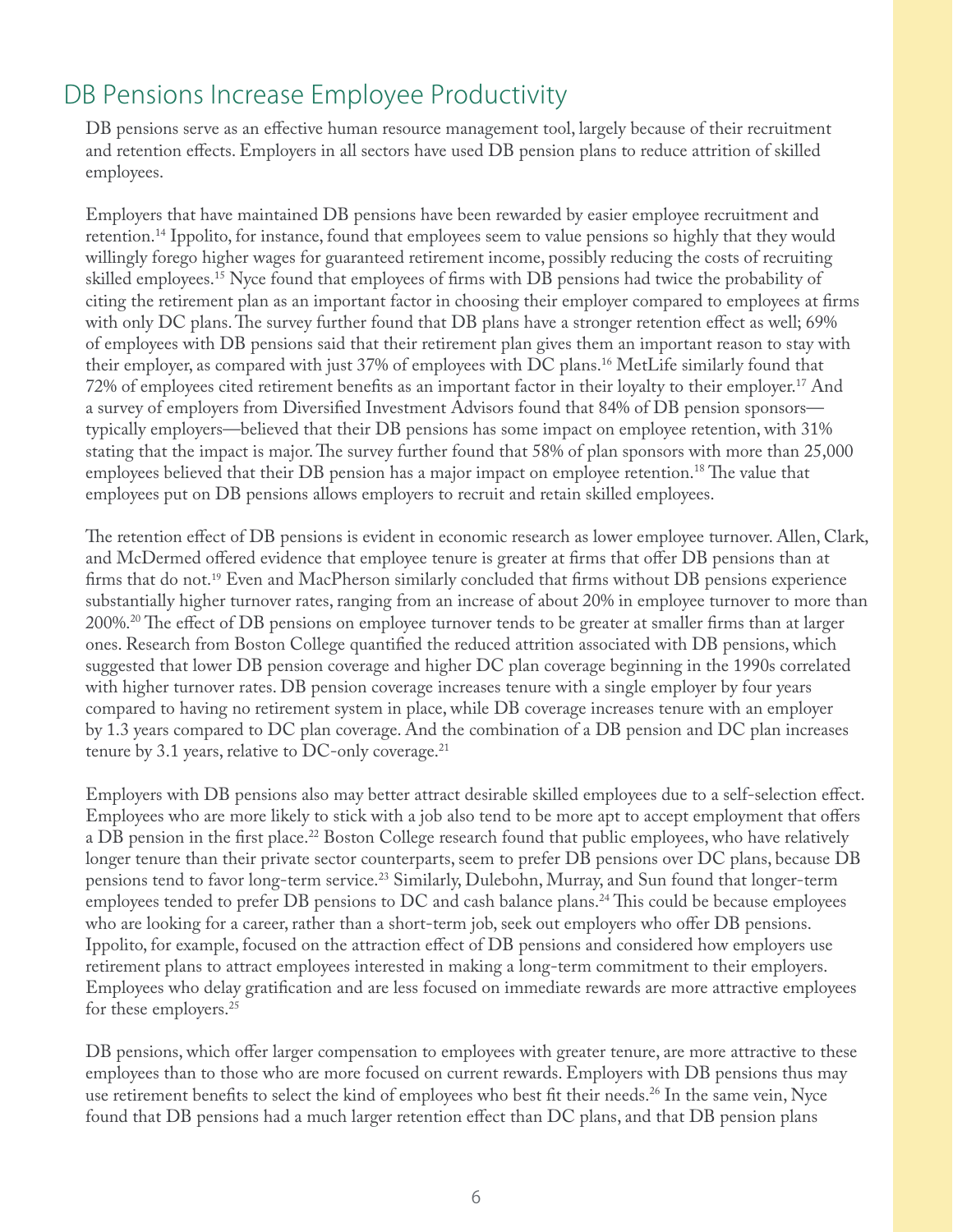raised employees' commitment to their employer, while no such effect existed for DC plans. These results were strongest among younger employees, suggesting that DB pensions can play a crucial role in retaining employees who are willing to make a long-term contribution to their employer's success.<sup>27</sup>

Better recruitment of targeted employees, increased retention of skilled employees, and greater commitment to the employer translate into higher productivity with DB pensions. Dorsey, for example, found that some labor productivity gains can be attributed to DB pension coverage.<sup>28</sup> Hall found that those firms moving from a DB to a DC plan between 1995 and 2000 experienced loss of productivity relative to firms that retained their DB pensions. This loss of productivity may be due to greater turnover after the switch to a DC plan. As more experienced and higher skilled employees leave more quickly, they are replaced with less experienced, less skilled employees, thus suppressing average labor productivity growth below its previous trend.29

Additionally, DB pensions offer additional productivity benefits to employers by influencing employees' decisions on when to retire. DB pensions can encourage "efficient retirement," such that employees withdraw from the labor force when their productivity decreases. Lazear, for instance, argues that DB pensions can function similarly to severance pay in encouraging retirement as employees age and their productivity starts to level off or even decrease.<sup>30</sup> Nalebluff and Zeckhauser studied the effect that DB pensions have on individuals' retirement decisions, and found that the features of most U.S. DB pensions can be designed to facilitate appropriate and optimal retirement decisions among employees.<sup>31</sup> Luchak, Pohler, and Gellattly found that among employees with a DB pension, those with higher levels of affective commitment to their employer planned to retire, on average, about two years later than those with low levels of affective commitment.<sup>32</sup> DB pensions hence set an early retirement age in order to target the average age when employee productivity starts to soften.

The ability of DB pensions to encourage efficient retirement is especially crucial during financial and economic crises.<sup>33</sup> Employers can reasonably predict whether employees will leave during a crisis based on their DB pension. Employers with DC plans, in comparison, encounter a phenomenon known as job lock, whereby employees become more likely to stay on the job as a financial crisis and economic recession unfolds. Financial markets generally decline in tandem with deteriorating economic conditions. Employees who may have been inclined to consider retirement before a crisis may decide to work longer to make up for losses in their DC plans.

Financial market losses also systematically correlate with high unemployment rates; thus, finding another job becomes more difficult at the same time that labor demand decreases. Employees who want to work longer in this circumstance will have to try to stay with their existing employer.<sup>34</sup> This problem is further exacerbated by the fact that employers tend to lower contributions to their employees' DC accounts during an economic downturn.<sup>35</sup> In a 2008 survey of recent retirees, 76% reported that their ability to afford retirement was an extremely or very important factor in their decision to retire; and 81% of those with a DB pension reported that the pension itself either was extremely or very important in determining retirement affordability.<sup>36</sup> This also implies an opposite logic during an economic expansion, when skilled employees become more likely to retire exactly when employers need them. DC plans thus can exacerbate labor market swings while pensions tend to generate more stable employment relations over the course of the business cycle. Employers consequently may incur larger employment-related costs to manage their workforce with DC accounts than with DB pensions.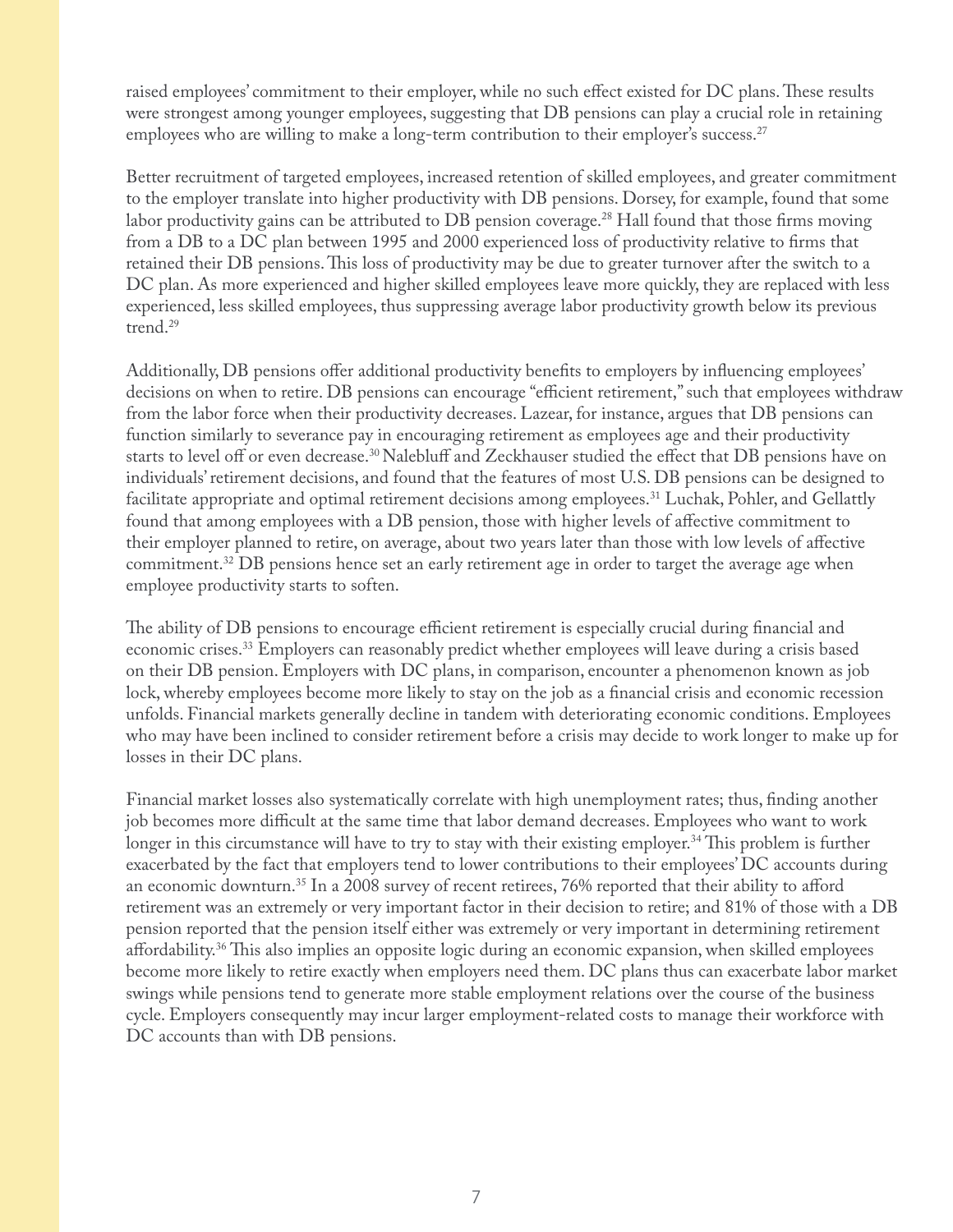#### The Role of DB Pensions in the Public Sector

Many of these effects of DB pensions show up especially in the public sector, where DB pensions are the primary and occasionally the only retirement system available to public employees. Boston College research found that public employees largely prefer DB pensions to other forms of retirement income.37 Similarly, public employees consistently expressed strong preferences in favor DB pensions according to national public opinion polls.<sup>38</sup> Several states offer employees a choice between DB pensions and DC plans. Olleman and Boivie found that when public employees are given such a choice, they overwhelmingly choose the DB pension.

For example, in 2010, a mere 4% of public employees in Ohio elected the DC plan over the DB pension when offered, a result that has been consistent since the option was put in place in 2004. Additionally, between 2002 and 2011, 68% of Washington state employees chose an all-DB pension over the default of a combined DB pension and DC plan.39 Finally, West Virginia presented a unique case in which the Teachers Retirement System (TRS), a DB pension, was frozen—new hires were no longer admitted into the plan—in 1991.<sup>40</sup> All newly hired teachers after 1991 were put into the Teachers Defined Contribution Retirement System (TDC). The TDC was closed in 2005 by the state and all newly hired teachers were switched back into TRS. The teachers who had been enrolled in the TDC between 1991 and 2005 were given the option of choosing which plan they would prefer. On July 1, 2008, the state legislature certified a teachers' vote in which 78% of teachers voted in favor of having the option to switch back into the DB pension. The Charleston Gazette reports that an overwhelming number of younger teachers, more than 75%, decided to make the switch back to the TRS.<sup>41</sup>

DB pensions have proven to be substantial recruitment and retention tools for public employers. Gabriel, Roeder, Smith, and Company (GRS) found that DB pensions boosted state and local governments' ability to recruit highly qualified and skilled employees and to retain them throughout their career.<sup>42</sup>

Public employment is indeed more stable than employment in the private sector. Greenfield found that layoffs and resignations in the private sector were three to four times higher than in the public sector.<sup>43</sup> Public employees tend to be more attached than private sector employees to their jobs. Munnell, Haverstick, and Soto found that the tenure of public employees increased between 1973 and 2004, while that of private sector employees decreased. The median job tenure was 7.7 years for public employees by 2004 compared to 5.0 years for private employees. Additionally, public sector employees tend to be older than private sector employees.<sup>44</sup>

The longer tenure tends to go along with other employee features that likely raise public employee productivity. Public employees, for instance, are more likely than private sector employees to value their work, suggesting that DB pensions may serve as a device for employers to select employees who are a good fit for them. Houston showed that public employees are more likely than private employees to place a higher value on the intrinsic reward of important work that provides a feeling of accomplishment. Private sector employees, in comparison, place a higher value on pay and on working fewer hours.<sup>45</sup> Wright similarly found that public employees valued their work more than private sector employees because of the inherent nature of public sector organizations that address complex social functions—supplying goods and services that cannot necessarily be bought and sold in a private market. Those who enter public service may place a higher value than their private sector counterparts on carrying out acts for the good of their community and the resulting internal satisfaction that these acts provide.<sup>46</sup> DB pensions again may serve as a tool for employers to select these employees.

Public employees tend to invest more in their skills than private sector employees, possibly because of the long-term economic commitment function of DB pensions. DB pensions may provide incentives for highly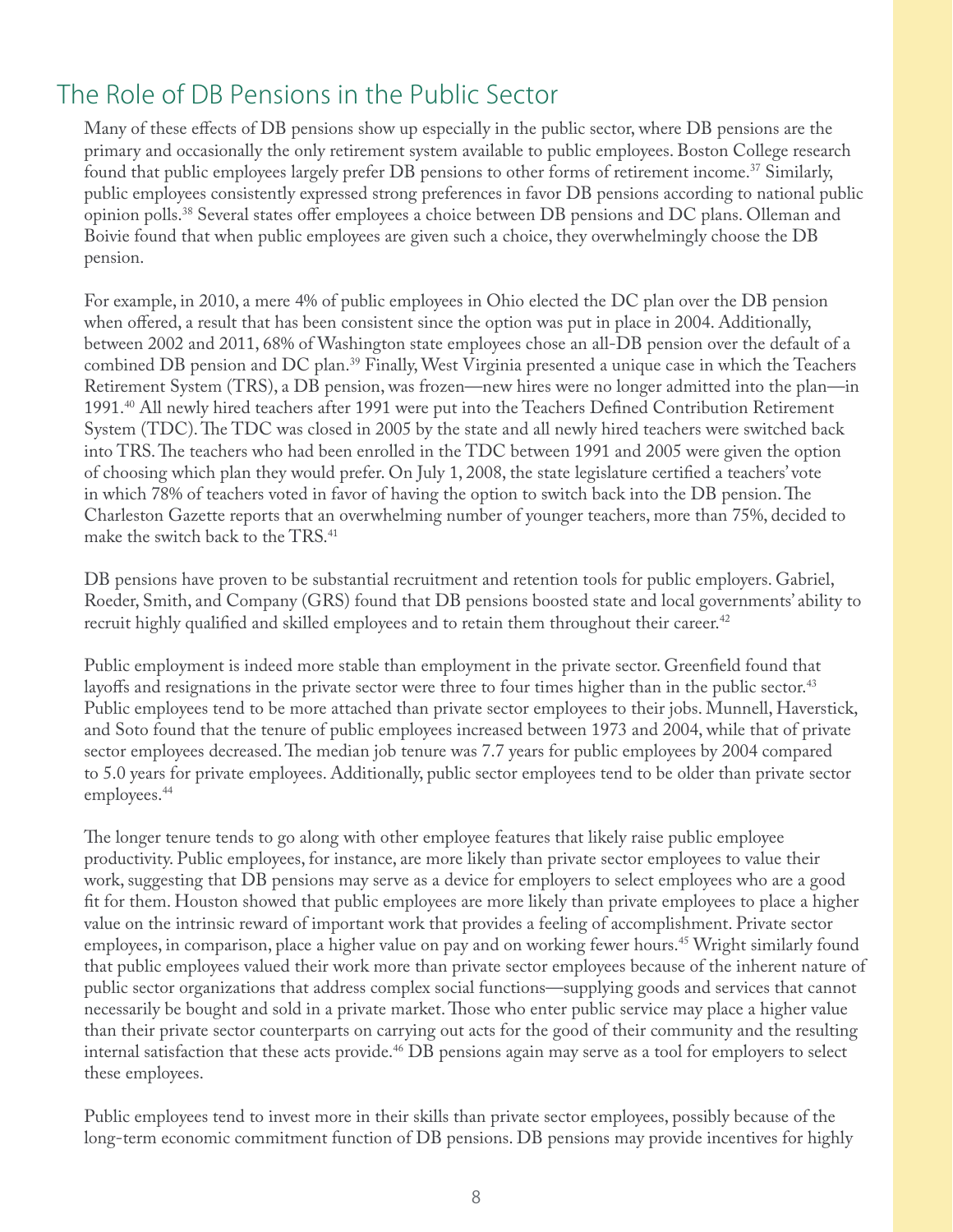skilled employees like researchers, computer programmers, and lawyers to stick with public service instead of seeking better-paid positions in the private sector. Moreover, because many occupations in the public sector have few private sector counterparts (e.g. public safety, criminal justice), DB pensions provide incentives for employees to seek nontransferable skills and apply them over long periods to public service careers. In the teaching profession, for example, public school teachers who work under strict certification requirements also tend to turn over far less frequently than their private sector counterparts.47 DB pensions can thus raise public sector efficiency.

A move to DC accounts from DB pensions therefore could make it more difficult for public human resource managers to recruit, retain, and manage skilled employees. The Center for State and Local Government Excellence surveyed government hiring managers in 2011, and found strong indications that even in the weak labor market that prevailed at that time, state and local government employers struggled to fill vacancies for highly skilled occupations such as engineering, environmental sciences, information technology, and health care professionals.<sup>48</sup> These difficulties likely stem from a persistent pay gap between public and private employment.<sup>49</sup> Compensation is necessarily different since governments do not have the same tools at their disposal as private employers, such as performance bonuses, stock options, or other profit-sharing plans.<sup>50</sup> DB pensions offer public employers a way to remain competitive in the market for skilled employees. State and local governments without DB pensions may find it even more difficult to attract skilled employees.

In a cost-benefit analysis of a switch from a DB pension to a DC plan for the state of New Mexico, the actuarial consulting firm GRS concluded that such a change would either result in a decrease in retirement benefits, an increase in total costs, or some combination of these. In turn, the switch could severely hinder state and local governments' ability to recruit and retain a qualified workforce. The result could be higher turnover, labor shortages, greater training costs due to higher turnover, and lower productivity caused by a larger share of inexperienced employees than would be the case under a DB pension.<sup>51</sup>

### The Economics and Politics of Public Pensions After the Great Recession

The literature suggests that DB pensions efficiently meet the labor and employment needs of public sector employers. However, states and localities have had to address a variety of financial challenges in the wake of the financial and economic crisis of 2007–2009, including increased demands from public DB pensions. This debate was influenced by states' and localities' fiscal constraints, and also by the politics surrounding public employees, their pay, and their benefits.

#### States Have Faced Considerable Budgetary Challenges

States faced large general budgetary constraints in the wake of the financial crisis; even after 2009, the economy remained relatively weak, and states continued to struggle. The economic downturn had a negative effect on state revenues. General revenue, which states collect from income, sales, and property taxes, declined by \$54 billion and \$70 billion in 2009 and 2010, respectively.<sup>52</sup> In the first quarter of 2012, state revenues remained  $5.5\%$  below pre-recession levels.<sup>53</sup> The Center on Budget and Policy Priorities (CBPP) found that states had a cumulative budget gap of \$191 billion, \$130 billion, and \$107 billion, respectively, in their 2010-2012 budgets. States cut \$425 billion from their budgets between December 2007 and January 2011, followed by even more severe cuts for 2012.<sup>54</sup> In fiscal year 2013, the budget gap totaled \$55 billion across 33 states, which they have managed to close.<sup>55</sup> States implemented various changes to balance their budgets through this period, including furloughs and layoffs for state employees.<sup>56</sup>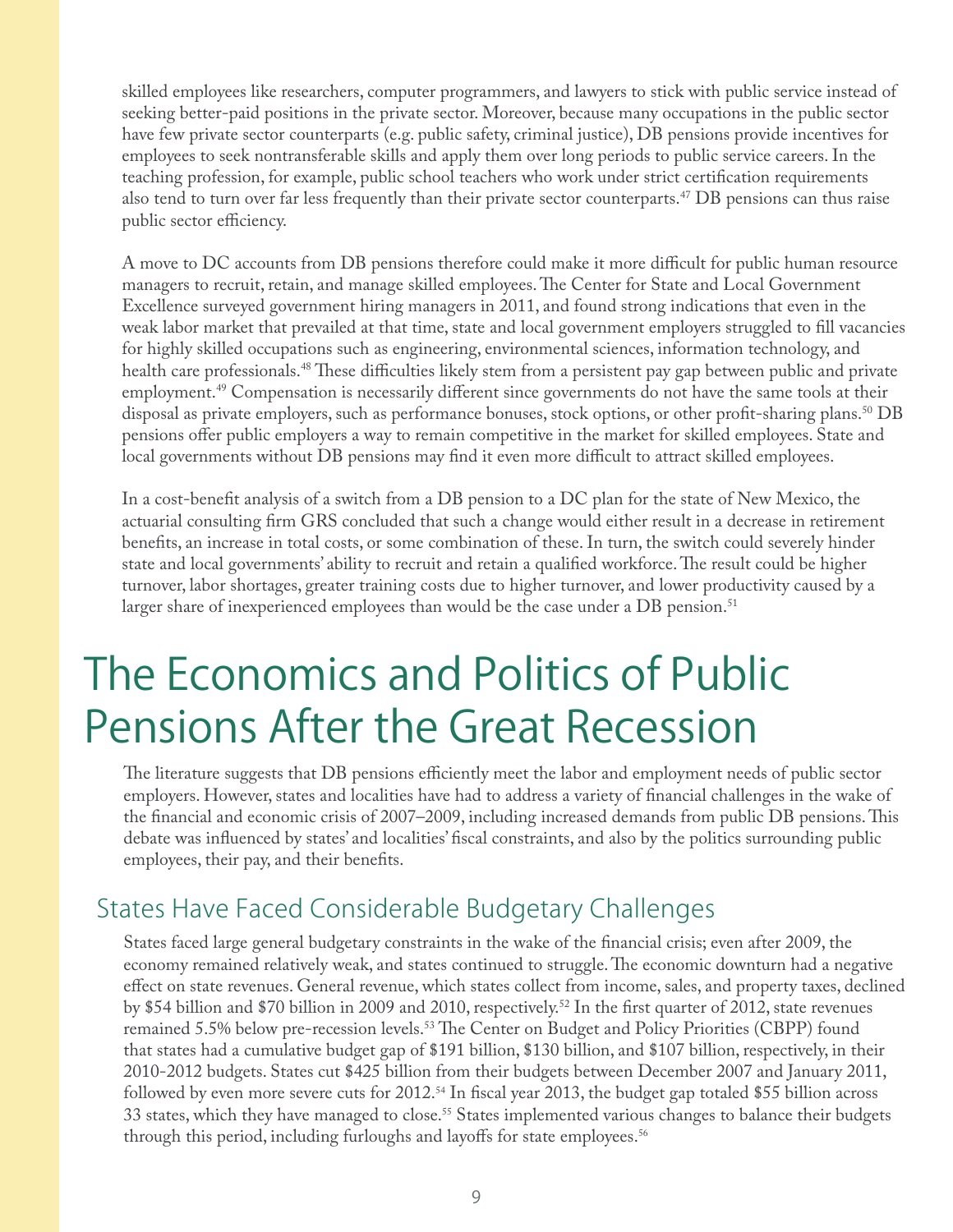The budgetary constraints coincided with increasing demands from public DB pension plans. The stock market decline of 2008 and 2009 hit all investors, and public pension plans were not immune. The aggregate funding ratio of the nation's largest public pension plans fell from  $85\%$  in 2008 to 77% in 2010.<sup>57</sup> The funding ratio of public pension plans likely decreased further after 2009 because financial market losses can linger on the books of DB pension plans using an actuarial practice called asset smoothing. (It should be noted that, starting in 2014, many public DB pensions will report a lower funded level—even if their ratio of assets to liabilities has not changed—due to updated accounting guidelines set by the Governmental Accounting Standards Board.<sup>58</sup>) To put these numbers in perspective, the U.S. Government Accountability Office concluded that most experts believe a funding level of 80% or more—the ratio of a DB pension plan's assets relative to its liabilities, or promised benefits—is adequate for most public DB pension plans.<sup>59</sup>

Researchers at Boston College estimate that public pension plans held 75% of their future promised benefits in assets in 2011 and that, under the most likely investment market scenario, this ratio could rebound to 82% by 2015.<sup>60</sup> Others put public employee underfunding at higher levels, based on more adverse economic assumptions.<sup>61</sup>

The additional contributions necessary to cover the estimated underfunding tend to be nontrivial but manageable. The Center for Retirement Research estimated that an additional 2.2% of payroll over 30 years will cover the estimated underfunding.<sup>62</sup> Munnell and colleagues showed that while there is substantial variation in funding and contribution levels among states, the required contributions to address the underfunding remain manageable for most states.<sup>63</sup>

States began addressing pension underfunding in the middle of several years of severe budget shortfalls. Between 2009 and July 2012, for example, 44 states either increased contributions or lowered benefits under the DB pensions, $64$  as we discuss in greater detail below.

#### The Political Environment for Public Pension Changes

The political environment presents additional challenges to public DB pensions. At the same time that states are trying to manage the existing pension underfunding, they are facing pressures from some groups to change retirement benefits from DB pensions to DC plans or cash balance plans. There is evidence to suggest that these challenges are often more based in ideology than financial concern.

National and state interest groups have become key players challenging the continuation of public DB pensions in recent decades, with the primary goal of terminating state and local DB pensions. Almeida, Kenneally, and Madland found that these groups often did not consider the economic efficiency of DB pensions and instead based their challenges on ideological positions of general opposition to public social insurance arrangements.<sup>65</sup> Madland concludes that ideological orientation, rather than party affiliation, leads individuals to support DC plans over DB pensions,<sup>66</sup> while Munnell and colleagues demonstrated that states with Republican governorships and Republican-dominated legislatures were more likely to introduce DC plans in addition to or instead of DB pensions.<sup>67</sup>

Although many of these groups believe that there will be cost savings associated with such a switch, public employees will likely receive some form of alternative compensation as a replacement for the DB pension. For example, in 2005 the state of Alaska froze its DB pension plan, but new hires are still offered DC accounts in lieu of the old DB pension.<sup>68</sup>

In addition, several anti-tax movements have gained increased popularity nationwide, according to the New York Times, which could further increase opposition to public DB pensions.<sup>69</sup>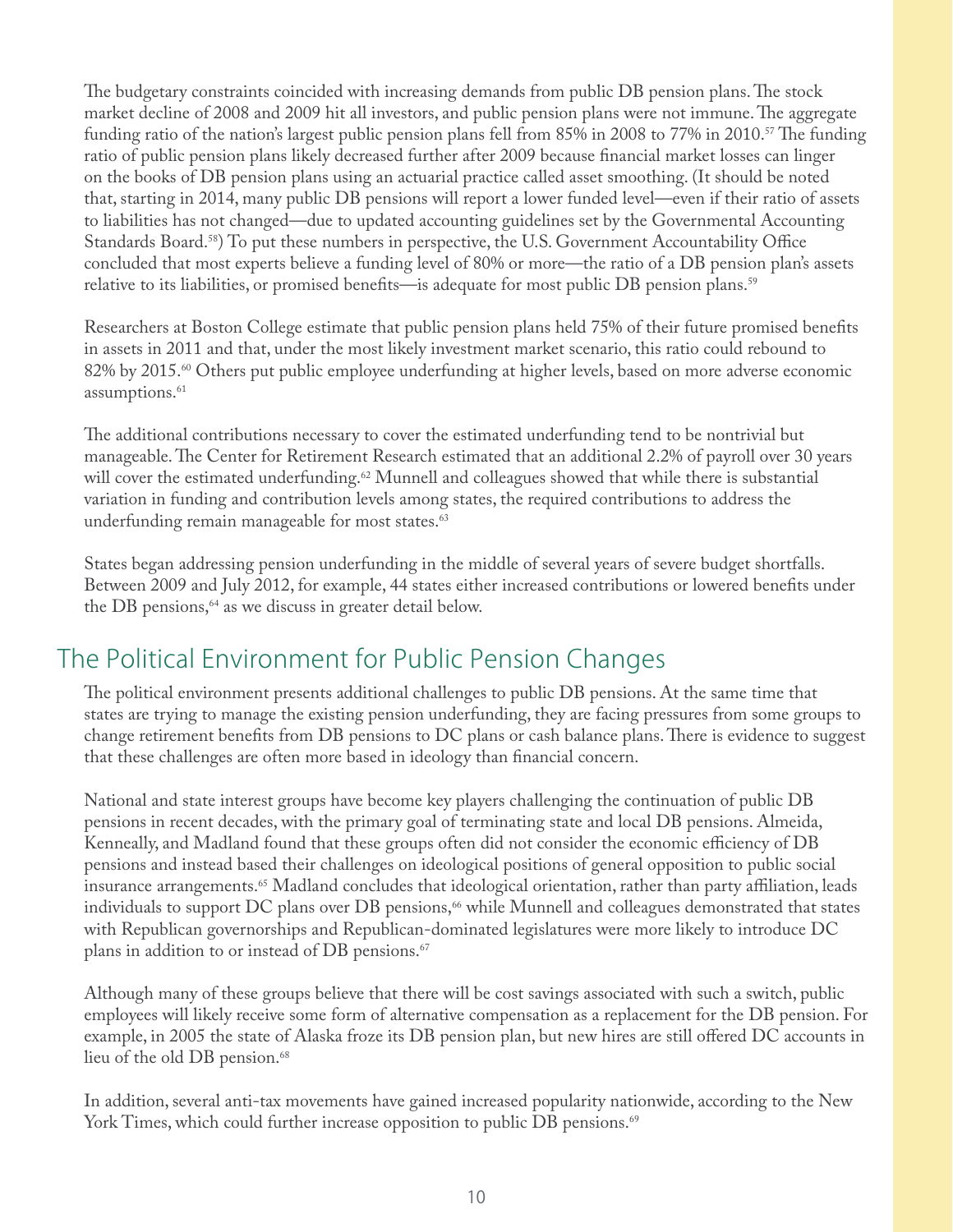The "tea party" movement—a comparatively large, but disparate, anti-tax movement—has typically called for drastic cuts in public spending. It lists among its beliefs that "government must be downsized," "reduce[d] personal income taxes [are] a must," and "intrusive government [must be] stopped."70 A 2010 Washington Post survey found that almost half of tea party members listed public operations as their primary concern.<sup>71</sup> Regional tea party groups consequently have targeted local issues, including public pensions. A spokesman for the York (Pennsylvania) 912 Patriots, told the Wall Street Journal in 2010, "A lot of our members are upset that we have to pay for raises and fund pensions for teachers." And, the Troy (Michigan) Area Tea Party has proposed to cut municipal employees' compensation—pay and benefits—to address the city's budget challenges.72

Other anti-tax groups have championed the cause of lower benefits in the public sector. The Free Enterprise Nation, a self-proclaimed "voice of the private sector," took out full-page advertisements in 2009 in national media outlets like the Wall Street Journal specifically criticizing public pension benefits as overly generous compared to private sector retirement benefits.<sup>73</sup> California Pension Reform, a state-level group specifically targeting DB pensions in California, published an online database of individual retired Californian public employees and their annual pension benefits in 2009, and they continue to update the site.<sup>74</sup>

The agenda pursued by these groups is perhaps best summed up by Americans for Tax Reform's (ATR) Grover Norquist. He said of public DB pension plans in 2001 that "just 115 people control \$1 trillion in these funds. We want to take that power and destroy it."75 Norquist and others attacking public DB pensions actively planned and supported state-by-state campaigns to dismantle public DB pensions from 2005 through 2011. For example, ATR was a supporter of former California Governor Schwarzenegger's 2005 push to move that state's public employees into a DC plan.<sup>76</sup> In 2010 Norquist issued a press statement urging federal legislation that would "unburden" employees with DB pensions by replacing these benefits with DC plans.<sup>77</sup> ATR is also an official member of Floridians for Sustainable Pensions, a coalition whose stated goal is to replace public employee DB pensions with DC plans.<sup>78</sup>

Alongside tea party growth, there is also some evidence at the federal and state levels that the results of the 2010 elections raised political pressures at the state level to alter retirement benefits. The Republican Party gained 61 seats in the U.S. House of Representatives and 6 seats in the U.S. Senate, 7 governorships, and achieved more majorities in state legislatures than any time since 1928.79 Many analysts attributed the Republican Party's successes in the 2010 election to the combination of the ideological motivation of the tea party and other anti-tax groups with Republican Party affiliation.<sup>80</sup>

In state capitols, pressure to alter retirement benefits from DB pensions to alternative benefits heightened. Stateline reported, for example, that six newly-elected Republican governors came out in favor of moving all public employees out of DB pension plans and into DC retirement accounts after their election.<sup>81</sup> This agenda for advancing alternative benefits also picked up support from some Democrat officials, such as Rhode Island State Treasurer Gina Raimondo. Shortly after taking office in 2011, she steered pension proposals along a tight timeline that culminated in changes that the Wall Street Journal described as "the boldest pension reform of the last decade."82

In addition to these political challenges, public DB pensions for teachers in particular have come under attack from some education policy experts who have proposed to replace DB pensions for teachers with alternative retirement benefits.

Robert M. Costrell, an education economist at the University of Arkansas, and Michael Podgursky, an education economist at the University of Missouri at Columbia, have published several papers since 2008.83 They assert that DB pensions create adverse economic incentives for ineffective teachers to stay on the job too long and for effective teachers to leave earlier than they would under other retirement systems. It is important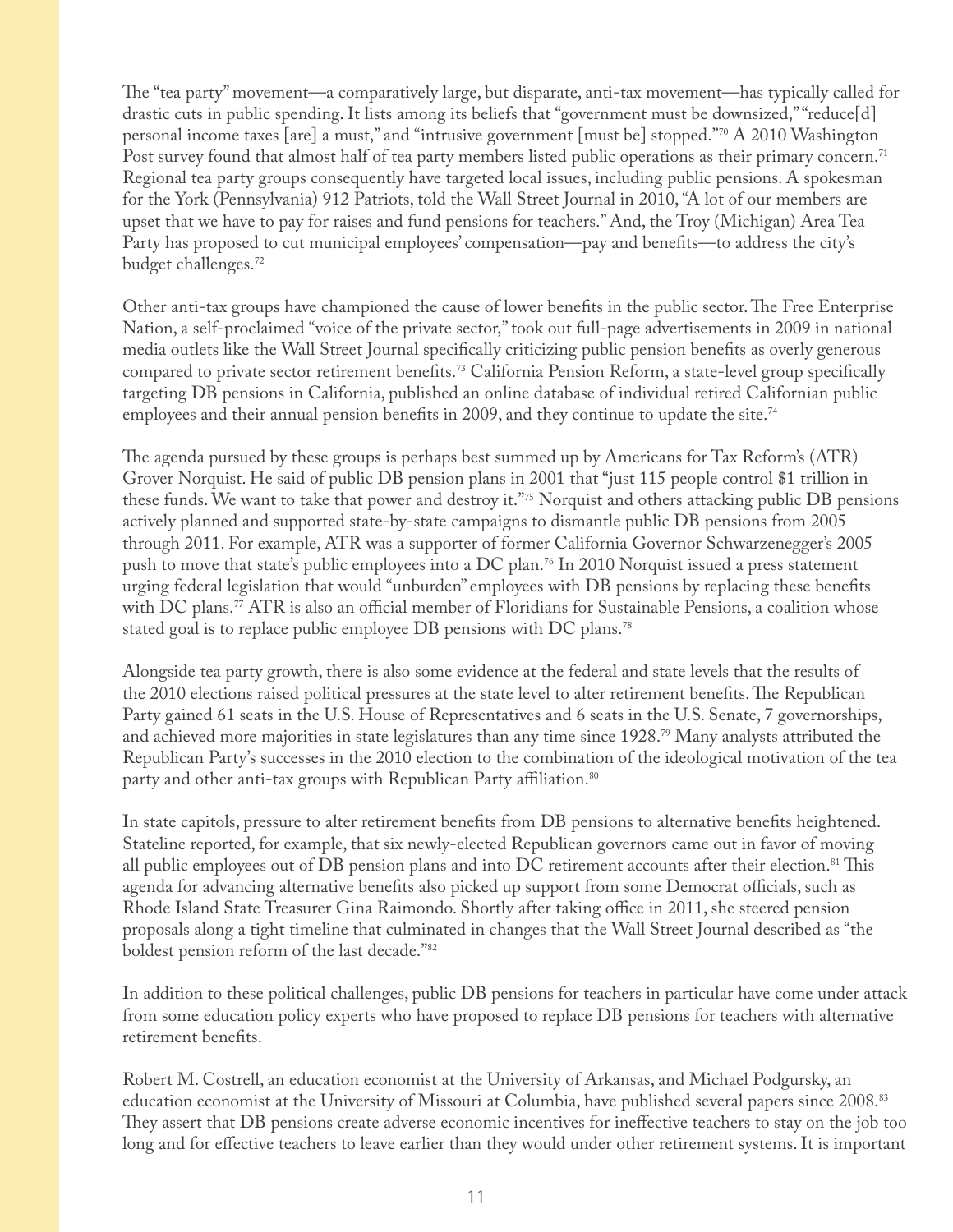to note that the opposite logic also holds—that DB pensions create incentives for effective teachers to stay longer on the job than they otherwise would. Also, ineffective teachers would leave earlier—typically upon reaching early retirement age—than they otherwise would.<sup>84</sup> In fact, DB pensions may help to recruit high quality teachers, and to retain highly productive teachers longer, as compared with DC plans.<sup>85</sup>

The National Council on Teacher Quality,<sup>86</sup> an education reform advocacy group, similarly proposed their preferred ways to retain effective teachers. Their recommendations include replacing DB pensions with DC or cash balance plans for public school teachers. NCTQ based its recommendation on the assertion that young teachers do not appreciate DB pensions. However, Almeida and Boivie reported that young employees value DB pensions as much, if not more, than their older peers. That teachers in particular highly value DB pensions is borne out by actual experience in states where teachers were given the option of choosing their retirement plan, and overwhelmingly chose the DB pension.<sup>87</sup>

The momentum at the state level to change public sector retirement benefits also garnered legislative proposals at the federal level in U.S. House of Representatives. Representatives Devin Nunes (R-CA) and Darrell Issa (R-CA) introduced the Public Employee Pension Transparency Act of 2010. The act "provides" enhanced transparency for state and local pensions, [and] also establishes a clear federal prohibition on any future public pension bailouts by the federal government."88 Analyses of the legislation found that the disclosure requirements of the bill would present a distorted picture of public pension funding; these distortions would confuse policymakers and would offer a more negative view of public DB pensions. Finally, this confusion could well lead to abandonment of DB pensions in the public sector.<sup>89</sup>

In September 2012, Senator Jim DeMint (R-SC) joined a "No Pension Bailout" campaign sponsored by the conservative-leaning Illinois Policy Institute.<sup>90</sup> The campaign's stated goal is to "prevent the federal government from bailing out" Illinois' DB pension liabilities. Yet, the backers themselves admit that no legislator in Illinois or elsewhere has requested such a bailout.<sup>91</sup>

### Government Responses to Fiscal and Political Challenges

The environment facing public DB pensions has been financially and politically challenging. Many states have taken steps to change the retirement benefits for their employees, even as they continue to make progress toward funding their pensions.

The Pew Center on the States estimated the cumulative unfunded public pension liability was \$757 billion in 2010.92 Munnell and colleagues projected more current funding levels for the 126 state and local plans and estimated that the aggregate funded level fell to  $75\%$  in  $2011$ .<sup>93</sup> However, by the first quarter of  $2012$ , state and local DB pensions also saw their cumulative assets increase to \$3 trillion, a gain of 28% since June 2009,<sup>94</sup> largely due to investment gains; the median investment return for large public pension plans in 2010 was 13.1%.95

While facing the previously mentioned short-term cash flow deficit in revenues and higher recommended contributions to fund long-term pension obligations, states in aggregate still contributed \$73 billion to pension trusts in 2009, an increase of \$1 billion from 2008.96 Public plan sponsors paid an average of 88% of the annual required contribution (ARC) in 2010. While the percentage of plans receiving 90% or more of their ARC has fallen since 2000, six in ten plans received 90% or more of their ARC in 2010.<sup>97</sup> Since 2001 in fact, a substantial portion of ARCs were consistently paid, despite two economic downturns; on average, 92% of ARCs were paid between 2001 and 2010.98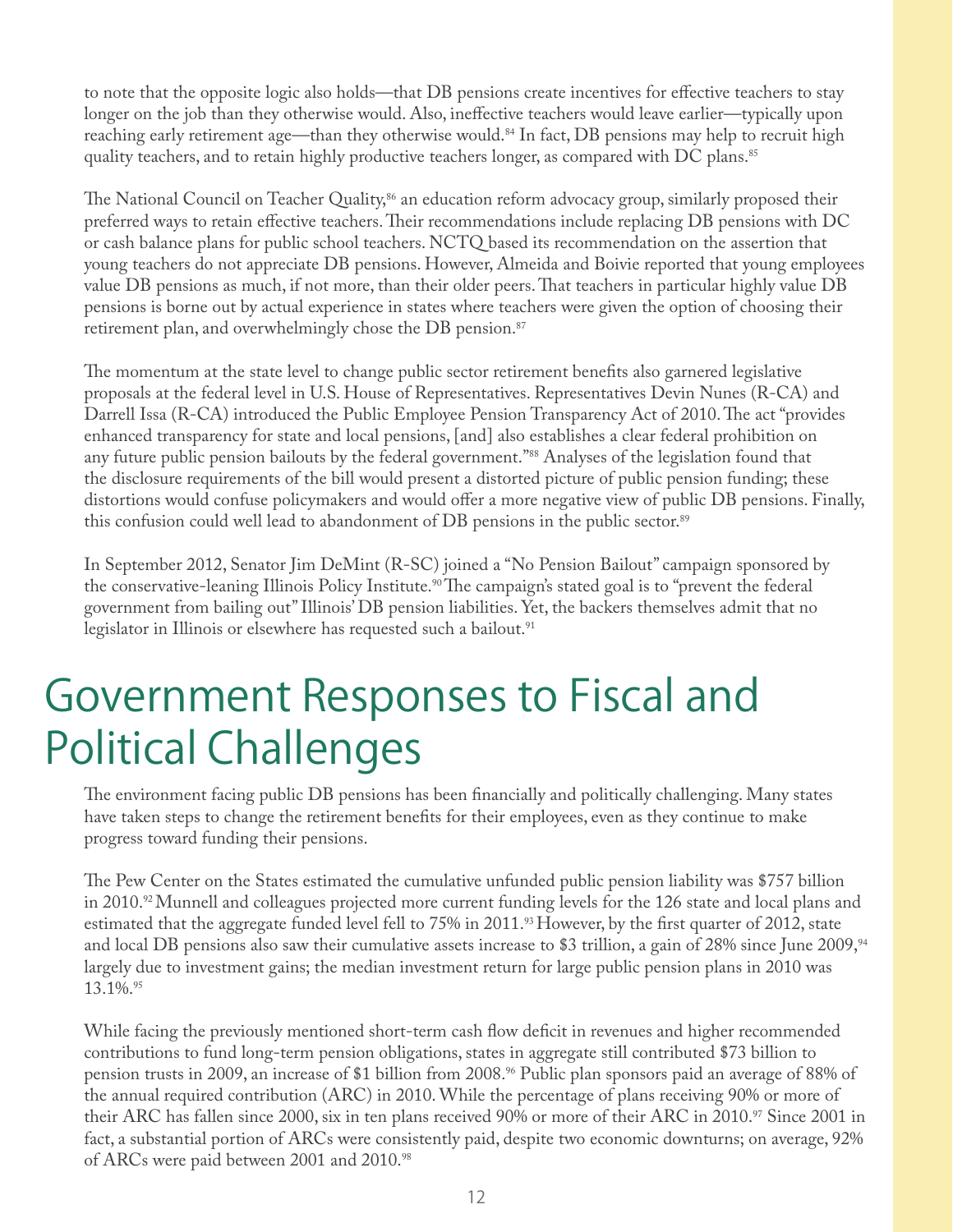In terms of changing retirement benefits, the uniqueness in plan design, benefit levels including Social Security coverage, funding levels, and pension plan governance may dictate different responses across states and localities.<sup>99</sup> Many states, though, have implemented some form of lower benefits and higher contributions for their DB pension plans since 2001.100 According to the National Conference on State Legislatures, the actions taken by states to ensure their pensions' long-term sustainability have been quite substantive and varied—and many reforms began well before the stock market drop in 2008.101 Reforms have included increased employee contribution rates, reduced benefits for new employees, and greater restrictions on early retirement and on retirees returning to service.

In all, 8 states enacted significant pension reforms in 2012, 32 states enacted reforms in 2011, and 21 did in  $2010^{102}$  Most 2012 reforms took the form of new DB pension plan tiers with lower benefits moving forward. For example, in South Carolina, age and service requirements are increased, future cost-of-living increases are capped, the period for final average salary calculation is increased, and a deferred retirement option is eliminated. Wyoming's new benefit tier includes higher age and service requirements, a longer period for calculation of final average salary, and a lower benefit multiplier. Similar types of pension reforms were enacted in New York and Alabama, along with additional unique provisions. New York's new tier includes employee contribution rates that are progressive based on annual salary. In Alabama, while benefits were reduced in several ways, employee contribution rates were actually reduced.<sup>103</sup>

Between 2009 and 2011, 28 states increased employee contribution rates; 7 states increased employee contributions on new hires only, and 21 states increased contributions on at least some current members as well.104 Missouri, Utah, Virginia, and Wyoming had previously been noncontributory, but they required employee contributions for the first time after the crisis. And 28 states have increased the retirement age and service requirements for full benefits between 2009 and 2011.<sup>105</sup> In 2010 and 2011 a total of 18 states reduced post-retirement benefit increases, 13 imposed a longer period for calculation of final average salary, and 12 increased vesting requirements, delaying the period until public employees may receive any benefits.<sup>106</sup>

Thus continues a trend as 29 states enacted major retirement benefit changes between 2005 and 2009, $^{107}$ primarily to DB pensions. In that timeframe, 12 states increased employee contributions to their pension funds; 11 changed the benefit multiplier or final average pay calculation; 10 increased the age and service requirements; 7 implemented anti-spiking provisions; 9 changed post-retirement increases; and 6 increased the vesting time period.108

Benefits promised under public DB plans are considered highly protected because under the laws of most states, the sponsor cannot close down the plan for current participants. In many states, employees hired under a particular benefit have the right to continue earning that benefit for the length of their employment.<sup>109</sup> The legal and regulatory protections of public pension benefits, however, vary widely by state.<sup>110</sup> For example, although 21 states have successfully increased current employees' pension contributions, three other states that had attempted to increase employee contributions rates saw these provisions subsequently overturned in court.<sup>111</sup>

For that reason, it has been considered much easier to reduce the benefits of newly hired workers than to do so for current employees or active retirees; however, pension reforms of 2010 through 2012 have proven otherwise. For example, the increases in employee contribution rates noted above, while not a direct benefit cut, do represent a decrease in total compensation to fund the pension benefit—and 21 states to date have successfully done this. Additionally, legislation was adopted in Colorado, South Carolina, and Minnesota to reduce cost of living adjustments for current retirees.<sup>112</sup> Although states loosened constitutional protections moving forward in this way, there is no evidence that they have ever defaulted on their past pension obligations to employees.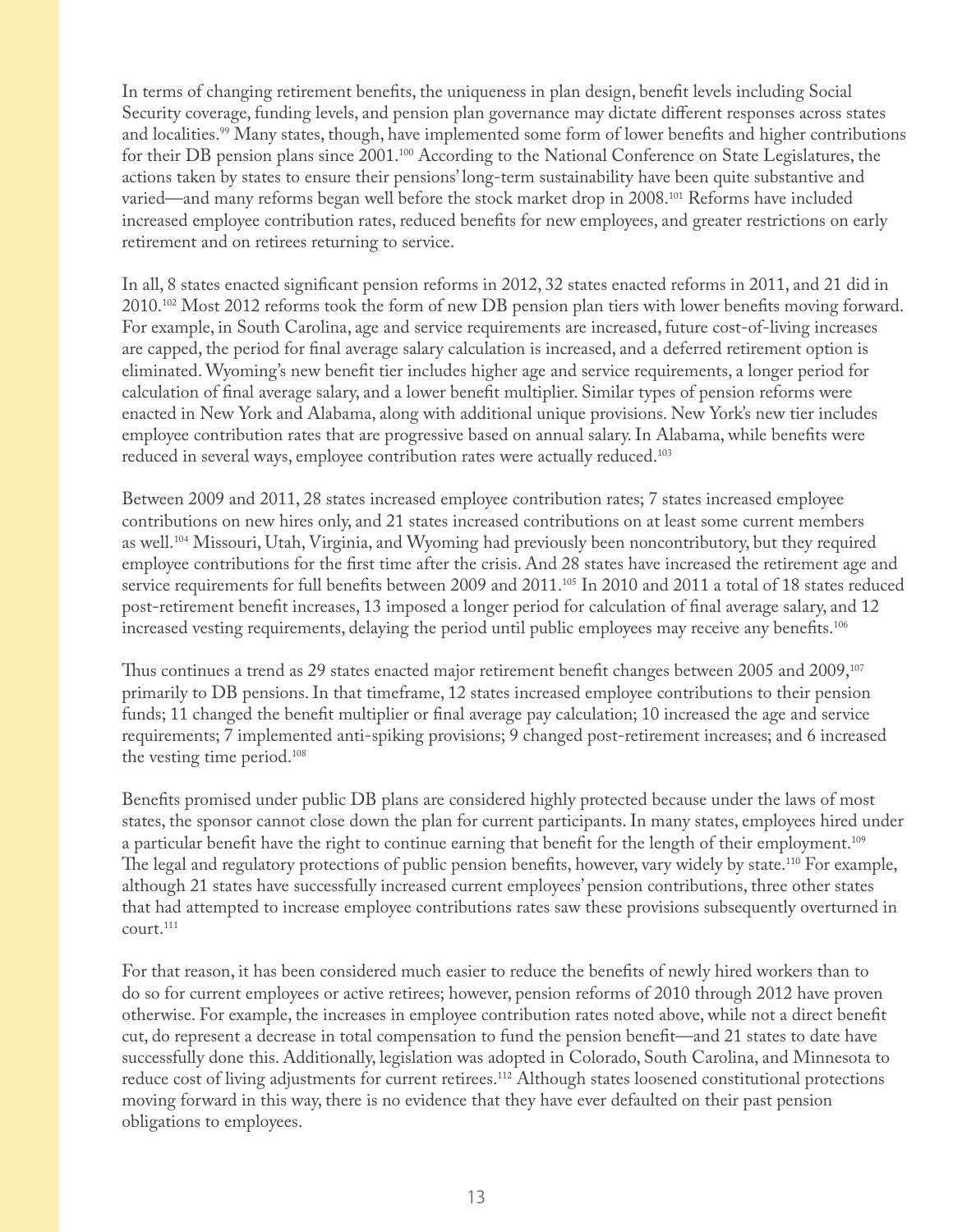A small number of states, such as Michigan, Rhode Island, and Utah, moved to restructure retirement benefits entirely. The Michigan School Employees Retirement System replaced the DB pension with a hybrid plan for all new employees hired after July 2010. The hybrid plan includes both a DB pension and a DC plan. The DB portion includes higher age and service requirements, a lower final average salary calculation, and a lower pension benefit than the previous DB pension system. Also, the DB component will not include any post-retirement cost of living adjustments (COLA).113 Employer contribution rates to DC plans will be negotiable within limits by individual school districts. Employer contributions vest after four years, and participants have an opt-out option—that is, they do not have to contribute to their DC plan.<sup>114</sup>

Employer costs under Michigan's hybrid plan are expected to decline, because the hybrid plan offers a less generous benefit than the DB pension.<sup>115</sup> Initial analyses of Michigan's switch estimated that the hybrid will save the public school system between \$2 and \$4 million in 2011 and between \$200 and \$400 million over ten years.116 Projections were that as many as 17,000 newly hired teachers would be covered under the new hybrid plan by the end of 2011; however, due to an early retirement incentive that was offered to older teachers,117 as of February 2011, just over 11,600 teachers were yet covered by the hybrid plan.118 Despite the anticipated cost savings, in September 2012 additional legislation was passed that gives employees a choice between paying a higher contribution rate in the new hybrid plan, or switching to a new DC-only plan.119 Yet later that same month, a 2011 law that mandated additional employee contributions to the Michigan state workers' pension was found unconstitutional by the state court, as it represented a reduction in employee pay, which is beyond the authority of the legislature.<sup>120</sup> Thus, it remains to be seen how these provisions will fare in the future. Meanwhile, as the new hybrid plan remains in effect in years to come, the full effects of the switch on both employer costs and recruitment and retention concerns can be more fully examined.

In Utah, employees hired after January 2011 will have an option of either a hybrid plan, with both a DB pension and a DC plan, or only a DC plan. Employers will contribute 10% of salary for the DB pension of the hybrid plan, and employees will have to make up the difference if this contribution is insufficient to fully fund the benefits. The excess will be deposited into employees' DC accounts, however, if the DB pension is overfunded. Employees can also voluntarily contribute more to their DC plan under the hybrid plan. Alternatively, employers will contribute 10% of salary to the employees' DC plan, if they choose the DC-only plan.121

The Utah design gives employees a unique decision: to get the advantages of a DB pension—including a guaranteed benefit for life, professional investment management, and the larger benefits provided by longevity pooling—they must also take on the investment risk. If the employee chooses the DC plan, the employer will contribute 10% of pay to the DC account. If the employee chooses the hybrid plan, the employer will contribute 10% of pay. Thus, regardless of each employee's decision and investment returns, the employer contribution remains a flat  $10\%$  of pay.<sup>122</sup>

Rhode Island and Virginia recently adopted hybrid plans as well, while Louisiana and Kansas have adopted cash balance designs. Rhode Island passed legislation in 2011 to replace its DB pension with a hybrid plan for all members, except judges and public safety, in 2012. The Virginia hybrid plan will only be for new members, and will go into effect in January 2014. The new Kansas cash balance plan will only be for new members as of January 2015. Similarly, the Louisiana plan will only be for new members, effective July 2013; it will be mandatory for non-hazardous state employees and higher education members, but optional for other educational employees.123

This survey of the widespread efforts that states undertook to address the financial challenges and to operate within the confines of emerging political pressures shows that the vast majority of states decided to keep their DB pensions as the only or at least one of the primary retirement benefits for their employees. Although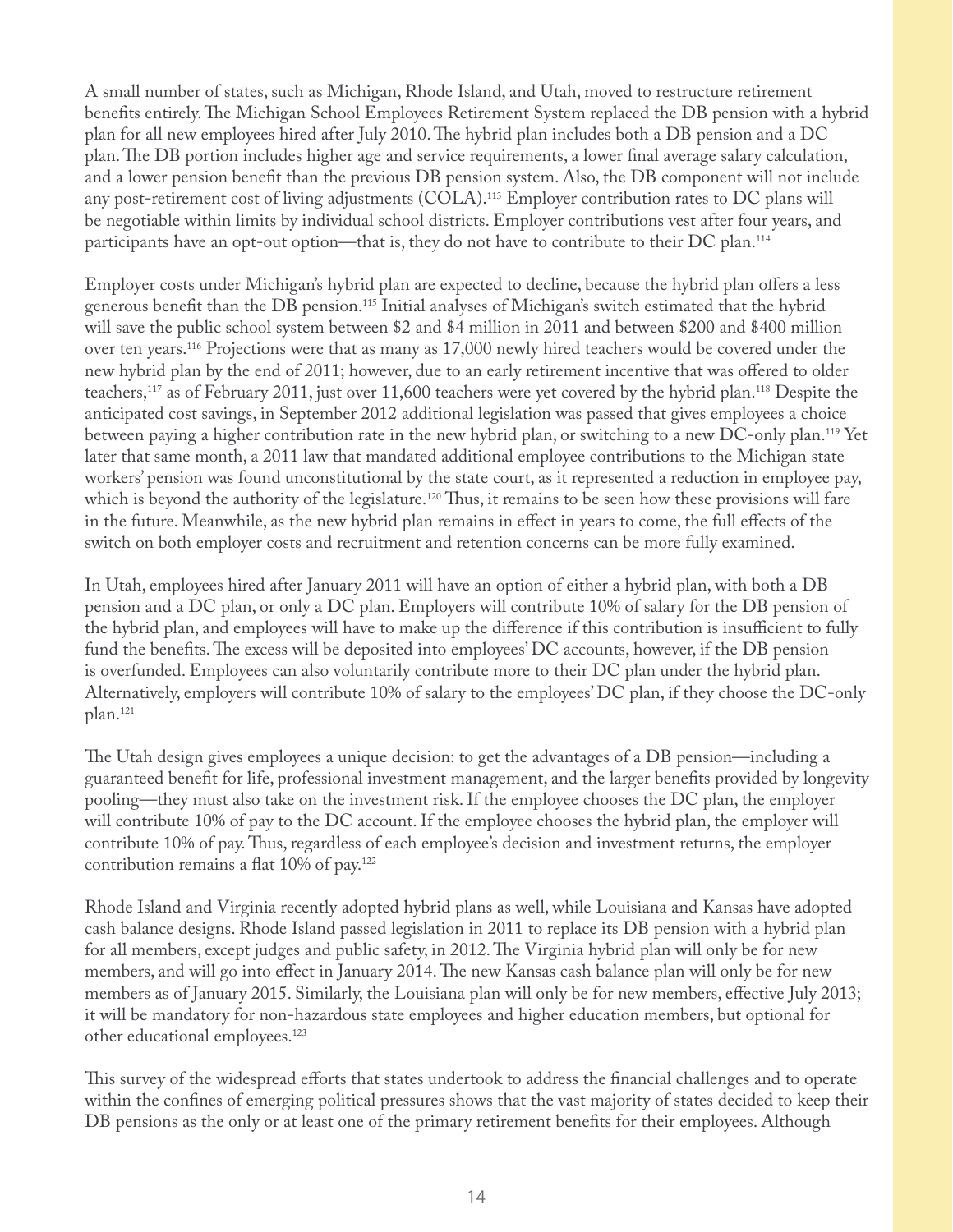many states and municipalities have conducted feasibility studies of switching from the DB pension to a DC plan, those studies found that the move would save little to no money in the long term, and could actually increase retirement plan costs in the near term.<sup>124</sup>

The Segal Group, an actuarial consulting firm, conducted individual feasibility studies for the city of Los Angeles and the state of Nevada in 2010. In Los Angeles, Segal found that a lower DB benefit would bring significantly more cost savings than would a DC or hybrid switch;<sup>125</sup> in Nevada, Segal concluded that if the DB pension were frozen in favor of a DC plan, DB costs would increase dramatically.126 In 2009, the Kansas Public Employee Retirement System found that of three different DC options, none would save money compared with the baseline DB pension—and in fact, one would be more expensive.<sup>127</sup> Perhaps not surprisingly, none of these states or municipalities opted in favor of the DC switch. This decision to stay with DB pensions may well reflect an employer appreciation for the efficiency of DB pensions, particularly in light of the increasing political pressures that states have faced to change their retirement systems.

### Other Rationales for Changing Retirement **Benefits**

Labor management arguments are not the only ones surrounding public employee retirement benefits. Two additional arguments that have been made in favor of switching from DB pensions to DC plans deserve further consideration. It has been argued that DC plans are fairer than DB pensions to a more mobile workforce<sup>128</sup> and that the demands of DC plans are easier to manage than DB pensions for employers.<sup>129</sup>

The assertion that DC plans are fairer than DB pensions depends on a limited definition of fairness. Public employees who leave public service quickly presumably lose some of their compensation because they are not vested in a DB pension, which makes the entire DB pension, in this view, unfair to short-term employees because it creates an annual wealth distribution that favors long-term employees over shorter-term ones.

The opposite conclusion emerges when a lifetime wealth distribution is considered, rather than an annual wealth effect. Since DB pensions are primarily retirement benefits, such a longer-term view is appropriate. Porell and Oakley found that DB pensions in fact reduced the chance of experiencing economic hardships in retirement, particularly for groups of employees such as nonwhites, who are typically disadvantaged in their wealth distribution.130 DB pensions, in other words, help somewhat to equalize retirement income inequities that otherwise would exist. Similarly, Wolff showed that DB pensions equalized retirement wealth by race, education, and marital status, but that this effect has worn off over time as DC plans increasingly took the place of DB pensions in the private sector.<sup>131</sup> Thus, looking at retirement wealth effects over a lifetime, DB pensions shows more of an equalizing effect than DC plans.

The fairness argument also overstates its case. Most public DB pension systems are contributory—that is, employees contribute a share of their earnings to help fund the benefit.<sup>132</sup> Employees are generally allowed to withdraw those funds, plus some nominal interest earned on the funds, when they leave service, although the employer contributions stay with the DB pension plan.<sup>133</sup> In addition, shorter vesting periods could overcome any potential adverse distributional effects because short-term employees would more quickly gain a right to retirement benefits. However, shortening vesting periods would have to be weighed against the potential adverse consequences for labor-management practices, because shorter vesting could lead to increased turnover. The bottom line is that to the extent that DB pensions have any adverse short-run distributional effects, they can easily be addressed within the DB context.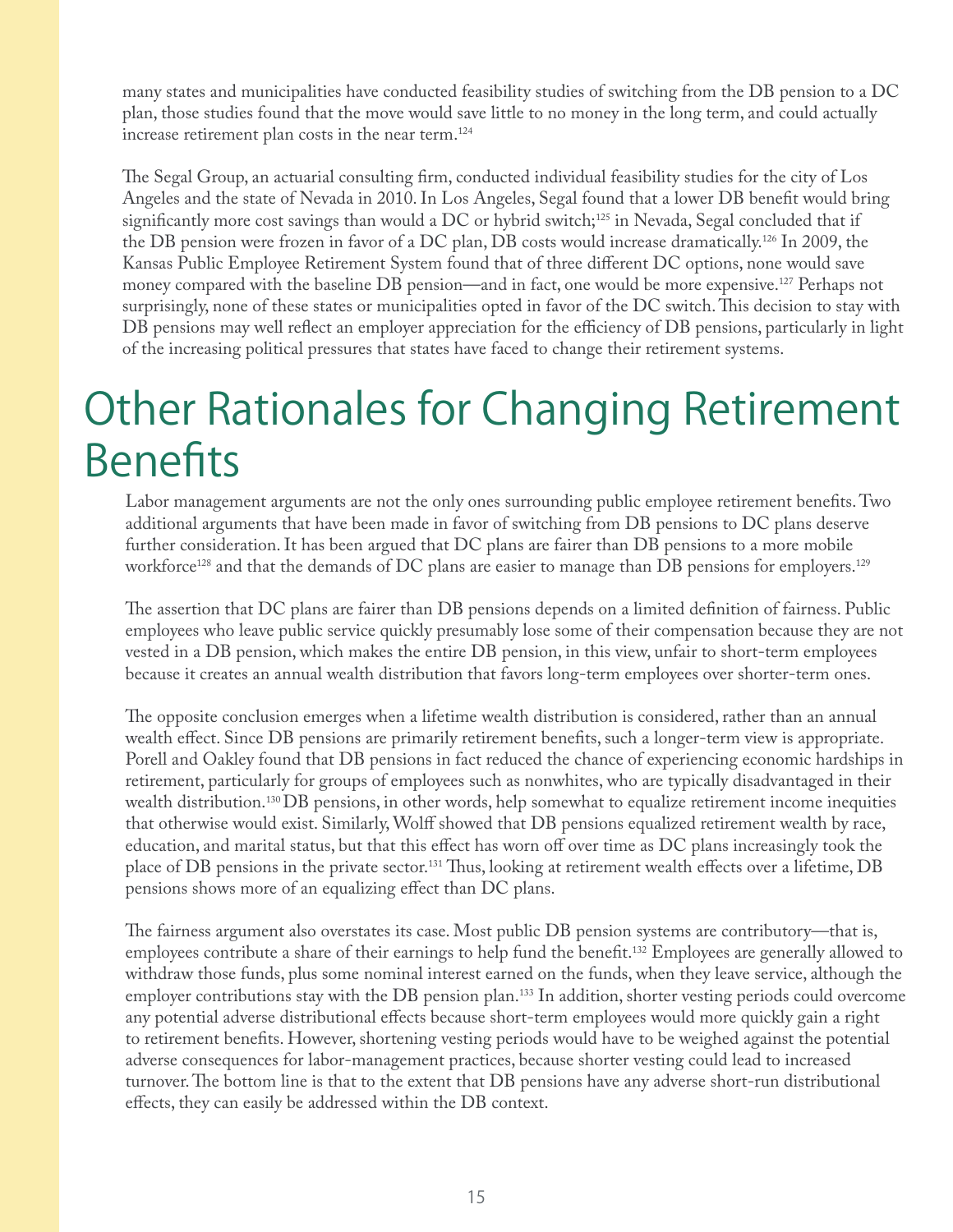The second argument in favor of DC plans as replacement to DB pensions is more straightforward. The costs of DC plans are by definition more predictable because the employer promises to contribute only a fixed share of earnings annually—a contemporaneous increase in compensation—compared to a promised amount of benefits in the future under a DB pension, which can carry uncertain employer contributions in the present.

There are ways to make the employer costs of DB pensions more predictable. One policy tool would be to set a contribution floor so that employer contributions cannot drop during good economic times when asset values are high due to good financial market performance.<sup>134</sup> This would necessitate that policymakers set a maximum funding ratio since states could otherwise potentially contribute more than necessary, resulting in too many public funds being tied up in public DB pension plans. Weller and Baker suggested a funding ratio of 120% for private sector plans.135 States could also change the actuarial valuation of their DB pension plans, such that their funding ratios would fluctuate less and employers would have to contribute more during good economic times and less during bad economic times than is currently the case.<sup>136</sup> Thus, states that are worried about the unpredictability of the employer contribution to DB pension plans can take reasonable steps to make the contributions more predictable.

### Conclusion

The financial crisis of 2008–2009 presented financial challenges to state and local DB pensions. They were hurt in the stock market crash because large shares of DB pension assets are typically invested in the stock market. This led to a drop in plans' funded ratios and an increase in governments' unfunded pension liabilities and costs.

Some observers have argued that states should alter their retirement benefits by switching from DB pension plans to DC or cash balance plans. This paper reviewed the evidence on the labor relations effects of existing DB pension plans to see what the likely effects of such a switch would be. The literature and the empirical evidence are unambiguous on a number of key effects.

First, public employers would attract a different labor force if they switched retirement benefits away from DB pensions. Public employees would become less committed to their employers and thus invest less in nontransferable skills that are critical to effective government.

Second, employee turnover would increase under alternative benefits. Alternative benefits no longer defer compensation into the future and thus offer fewer economic incentives for employees to stay with public employers.

Third, public employers would face higher costs, both as a result of ending the existing DB pensions and because of higher investment and administrative costs for alternative retirement plans.

The value of DB pensions in the public sector is probably best illustrated by the fact that when faced with a benefits choice, employers and employees overwhelmingly choose to stay with DB pensions rather than to move to alternative benefits. The majority of states have undergone revisions to their DB pensions between 2007 and 2012—some even adding DC account features—but the overwhelming majority have maintained the DB pension model for its employees.

DB pension plans have a track record of simultaneously meeting the goals of employers due to their recruitment and retention effects, and the goals of employees due to the economic security they offer.

The Great Recession has presented some funding challenges to public pensions. States and localities are willing to address these challenges so that they can effectively compete for skilled employees in the future.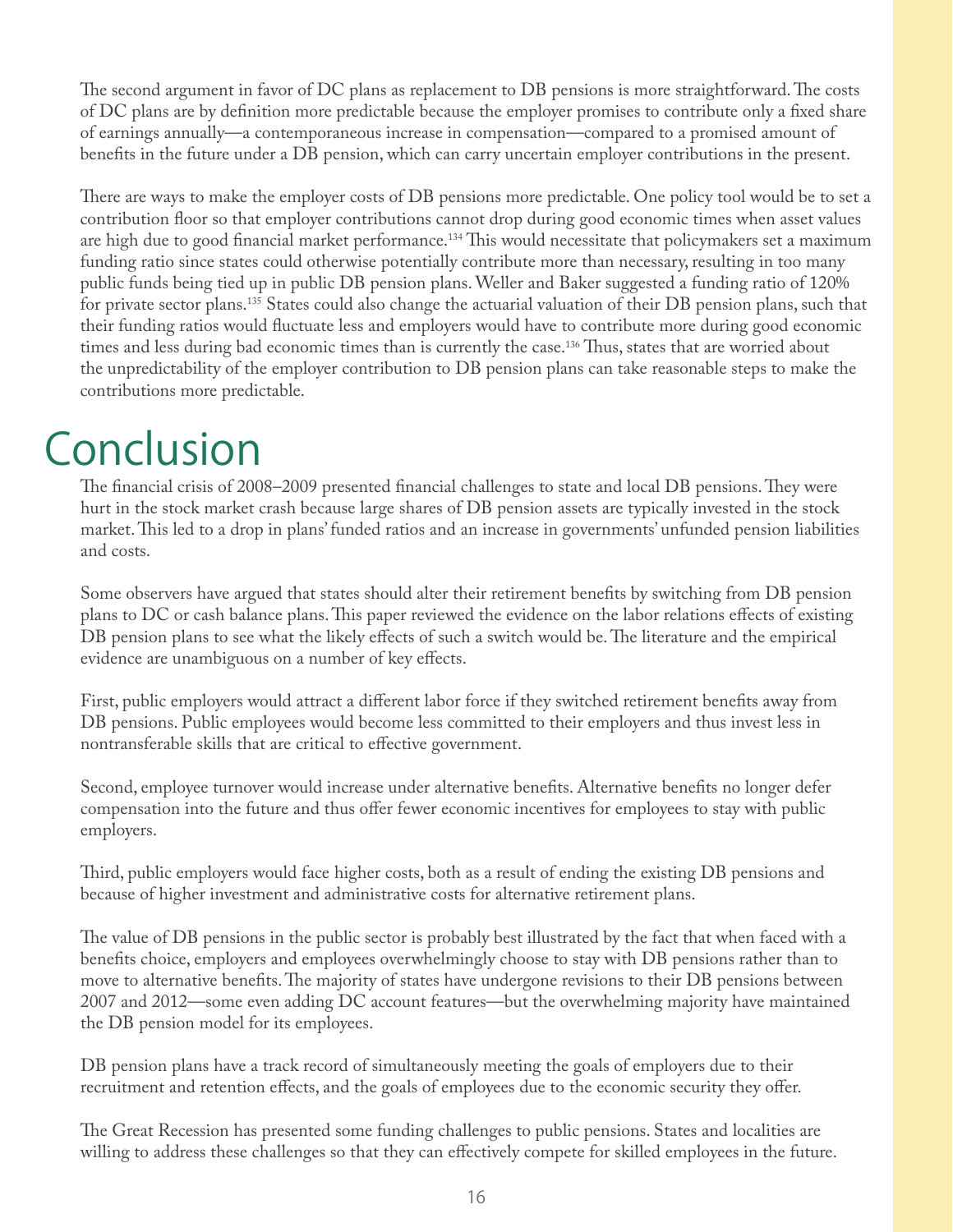### Endnotes

- 1. Brainard, K. 2010. Public Fund Survey Summary of Findings for 2009. Essex, CT: National Association of State Retirement Administrators.
- 2. Schmitt, J. 2010. The Benefits of State and Local Government Employees. CEPR Issue Brief. Washington, DC: Center for Economic and Policy Research.
- 3. Bender, K.A., and J.S. Heywood. 2010. Out of Balance? Comparing Public and Private Sector Compensation Over Twenty Years. Washington DC: Center for State and Local Government Excellence and National Institute on Retirement Security.
- 4. Protections vary widely from state to state, and this area of the law is largely unsettled. For more information see Monahan, A.B. 2010. Public Pension Plan Reform: The Legal Framework. Legal Studies Research Paper Series, Research Paper No. 10-13. Minneapolis: University of Minnesota Law School. and National Education Association (NEA). 2010. Characteristics of Large Public Education Pension Plans. Washington, DC: NEA.
- 5. Cahill, K. and M. Soto. 2003. How Do Cash Balance Plans A#ect the Pension Landscape? An Issue in Brief. No. 14. Chestnut Hill, MA: Center for Retirement Research at Boston College; Clark, R. and S. Schieber 2000. An Empirical Analysis of the Transition to Hybrid Pension Plans in the United States. Paper presented at the conference on Public Policies and Private Pensions, Washington, DC, September 2; Johnson, R., and C. Uccello. 2001. The Potential Effects of Cash Balance Plans on the Distribution of Pension Wealth in Midlife. Final report to the Pension and Welfare Administration, U.S. Department of Labor. Washington, DC: Urban Institute; Weller, C. 2005. Ensuring Retirement Security with Cash Balance Plans. Washington, DC: Center for American Progress.
- 6. The lower accumulation rate under a DC plan than under a cash balance plan fully compensates for the greater risk exposure, so that the total costs of both plans are the same.
- 7. U.S. Government Accountability Office (GAO). 2007. State and Local Government Retiree Benefits: Current Status of Benefit Structures, Protections, and Fiscal Outlook for Funding Future Costs. GAO-07-1156. Washington, DC: GAO.
- 8. Brainard 2010, op cit.
- 9. Barro, J. and S. Buck. 2010 (Apr. 6). Underfunded Teacher Pension Plans: It's Worse Than You Think. Civic report. New York: Manhattan Institute and The Foundation for Educational Choice; Hansen, J. 2010. "An Introduction to Teacher Retirement Benefits." Education Finance and Policy, Vol. 5, no. 4, 402-37; Costrell, R., and M. Podgursky. 2009. "Peaks, Cliffs, and Valleys: The Peculiar Incentives in Teacher Retirement Systems and Their Consequences for School Staffing." Education Finance and Policy, Vol. 4, no.2, 175-211.
- 10. For a summary of the relevant literature, see Browning, M., and A. Lusardi. 1996. "Household Saving: Micro Theories and Micro Facts." Journal of Economic Literature, Vol. 34, no.4, 1797-1855.
- 11. For a review of the relevant literature, see DellaVigna, S. 2009. "Psychology and Economics: Evidence from the Field." Journal of Economic Literature, Vol. 47, no. 2, 315-72.
- 12. Weller, Christian E. 2010. "Did Retirees Save Enough to Compensate for the Increase in Individual Risk Exposure?" Journal of Aging and Social Policy, Vol. 22, no. 2, 152-71.
- 13. Cahill and Soto 2003, op cit; Clark and Schieber 2000, op cit; Johnson and Uccello 2001, op cit; Weller 2005, op cit.
- 14. Freidberg, L., and M.T. Owyang. 2005. Explaining the Evolution of Pension Structure and Job Tenure. Working paper. St. Louis, MO: Federal Reserve Bank of St. Louis; Gustman, A.L., O.S. Mitchell, and T.L Steinmeier. 1994. The Role of Pensions in the Labor Market: A Survey of the Literature. Industrial and Labor Relations Review, Vol. 47, no. 3, 417-38; Nalebluff, B., and R. Zeckhauser. 1984. Pensions and the Retirement Decision. NBER Working Paper No. 1285. Cambridge, MA: National Bureau of Economic Research.
- 15. Ippolito, R.A. 1997. Pension Plans and Employee Performance: Evidence, Analysis, and Policy. Chicago: University of Chicago Press.
- 16. Nyce, S. 2012. "Attraction and Retention: What Employees Value Most." Towers Watson Insider, March. Towers Watson.
- 17. MetLife. 2008. Sixth Annual Study of Employee Benefits Trends. Findings from the National Survey of Employers and Employees. MetLife, Inc.
- 18. Diversified Investment Advisors. 2004. Diversified Investment Advisors Report on Retirement Plans. Purchase, NY: Diversified Investment Advisors.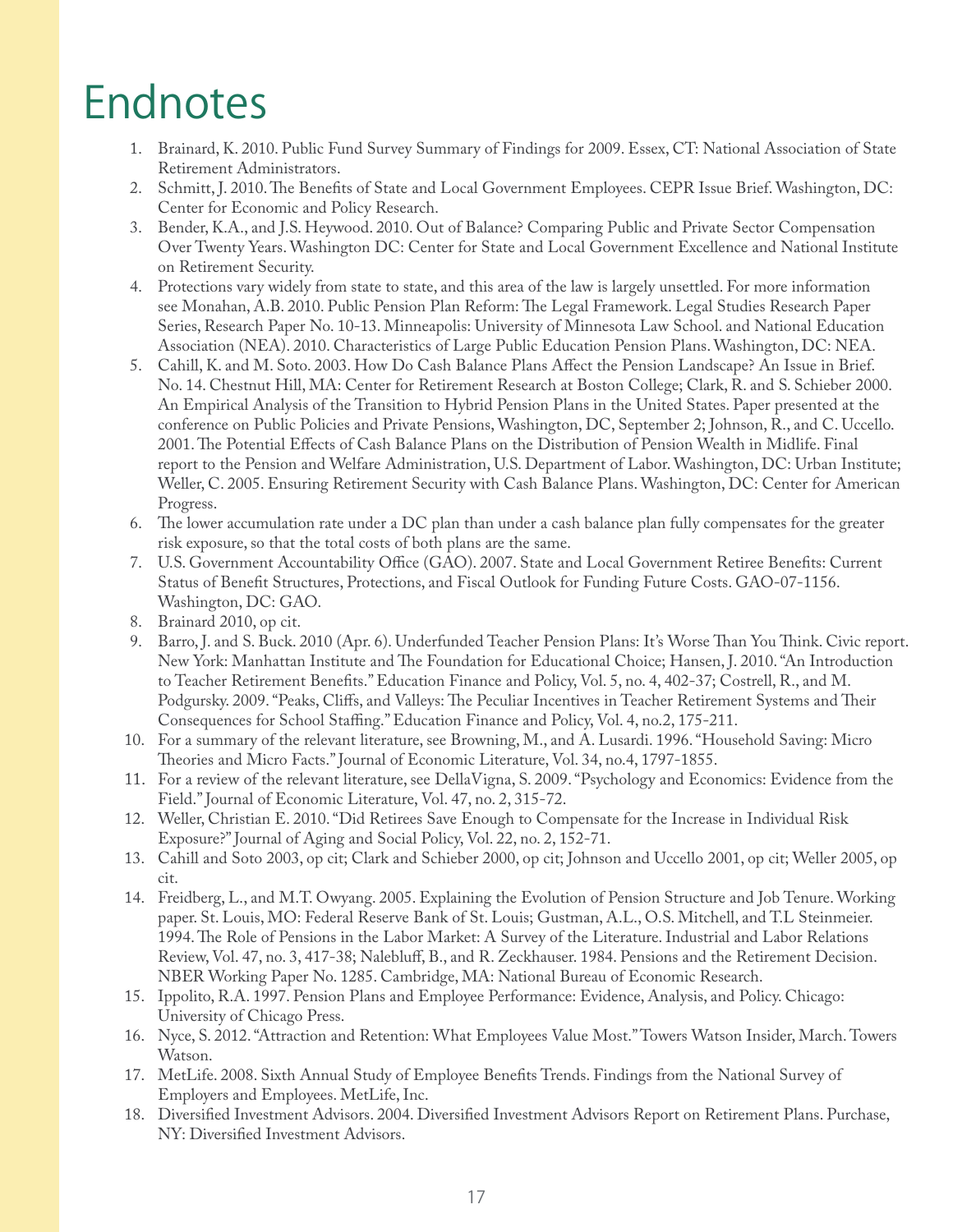- 19. Allen, S.G., R.L., Clark, and A. McDermed. 1993. "Pensions, Bonding, and Lifetime Jobs." Journal of Human Resources, Vol. 28, no. 3, 463-81.
- 20. Even, W.E., and D.A. MacPherson. 1996. "Employer Size and Labor Turnover: The Role of Pensions." Industrial and Labor Relations Review, Vol. 49, no. 4, 707-28.
- 21. Munnell, A.H., K. Haverstick, and G. Sanzenbacher. 2006. Job Tenure and Pension Coverage. CRR Working Paper 2006-18. Chestnut Hill, MA: Center for Retirement Research at Boston College.
- 22. Nyce, S. 2007. "Behavioral Effects of Employer-Sponsored Retirement Plans." Journal of Pension Economics and Finance, Vol. 6, no. 3, 251-85.
- 23. Munnell, A.H., K. Haverstick, and M. Soto. 2007. Why Have Defined Benefit Plans Survived in the Public Sector? SLP No. 2. Chestnut Hill, MA: Center for Retirement Research at Boston College.
- 24. Dulebohn, J.H., B. Murray, and M. Sun. 2000. "Selection Among Employer-Sponsored Pension Plans: The Role of Individual Differences." Personnel Psychology, Vol. 53, 405-32.
- 25. Ippolito, op cit.
- 26. It also could be that employers, who offer DB pensions, are more careful in their hiring decisions due to the longterm commitment involved in offering a DB pension as a retirement benefit.
- 27. Nyce 2007, op cit.
- 28. Dorsey, S. 1995. "Pension Portability and Labor Market Efficiency: A Survey of the Literature." Industrial and Labor Relations Review, Vol. 48, no. 2, 276-92.
- 29. Hall, T. 2006. "An Empirical Analysis of Pensions for the Labor Market." Paper presented at the Society of Labor Economics Eleventh Annual Meetings, Cambridge, MA, May 5-6.
- 30. Lazear, Edward P. 1983. "Pensions as Severance Pay." In Z. Bodie and J.B. Shoven, eds., Financial Aspects of the United States Pension System. Chicago: University of Chicago Press.
- 31. Nalebluff and Zeckhauser, op cit.
- 32. Luchak, A.A., D.M. Pohler, and I.R. Gellattly. 2008. "When Do Committed Employees Retire? The Effects of Organizational Commitment on Retirement Plans under a Defined-Benefit Pension Plan." Human Resource Management, Vol. 47, no. 3, 581-99.
- 33. Weller, C. 2006b. "The Recent Stock Market Fluctuations and Retirement Income Adequacy." Eastern Economic Journal, Vol. 32, no. 1, 67-81.
- 34. Weller, C., and J. Wenger. 2009. "Integrated Labor and Financial Market Risks: Implications for Individual Accounts for Retirement." Journal of Aging and Social Policy, Vol. 21, no. 2, 256-76.
- 35. Munnell, A.H., and A. Sunden. 2004. Coming Up Short: The Challenge of 401(k) Plans. Washington, DC: Brookings Institution.
- 36. Helman, R., C. Copeland, J. VanDerhei, and D. Salisbury. 2008. EBRI 2008 Recent Retirees Survey: Report of Findings. Issue Brief No. 319. Washington, DC: Employee Benefits Research Institute.
- 37. Munnell, Haverstick, and Soto, 2007, op cit.
- 38. Matthew Greenwald & Associates, Inc. 2004. Retirement Plan Preferences Survey: Report of Findings. Schaumburg, IL: Society of Actuaries.
- 39. Olleman, M.C., and I. Boivie. 2011. Decisions, Decisions: Retirement Plan Choices for Public Employees and Employers. Washington, DC: National Institute on Retirement Security and Milliman, Inc.
- 40. Consolidated Public Retirement Board & Buck Consultants, LLC. 2008. Individual Voluntary Option for Members of the Teachers' Defined Contribution (DC) Retirement System to Transfer to the Teachers' Retirement System (TRS). Retirement Choice Decision Guide, Consolidated Public Retirement Board.
- 41. Kabler, P. 2008 (Aug. 26). "State to Save \$22 Million in Teacher Pension Switch." Charleston Gazette.
- 42. Gabriel, Roeder, Smith, and Company (GRS). 2005. New Mexico Educational Retirement Board: Defined Contribution Retirement Plan Study. Dallas, TX: Gabriel, Roeder, Smith, and Company.
- 43. Greenfield, S. 2007. Public Sector Employment: The Current Situation. Washington, DC: The Center for State and Local Government Excellence
- 44. Munnell, Haverstick, and Soto, 2007, op cit.
- 45. Houston, D.J. 2000. "Public Service Motivation: A Multivariate Test." Journal of Public Administration Research and Theory, Vol. 10, no. 4, 713-28.
- 46. Wright, B.E. 2001. "Public Sector Work Motivation: A Review of the Current Literature and a Revised Conceptual Model." Journal of Public Administration Research and Theory, Vol. 11, no. 4, 559-86.
- 47. Cannata, M. 2008. Teacher Qualifications and Work Environments across School Types. Policy brief. Arizona State University and University of Colorado at Boulder; Guarino, C.M., L. Santibañez, and G.A. Daley. 2006.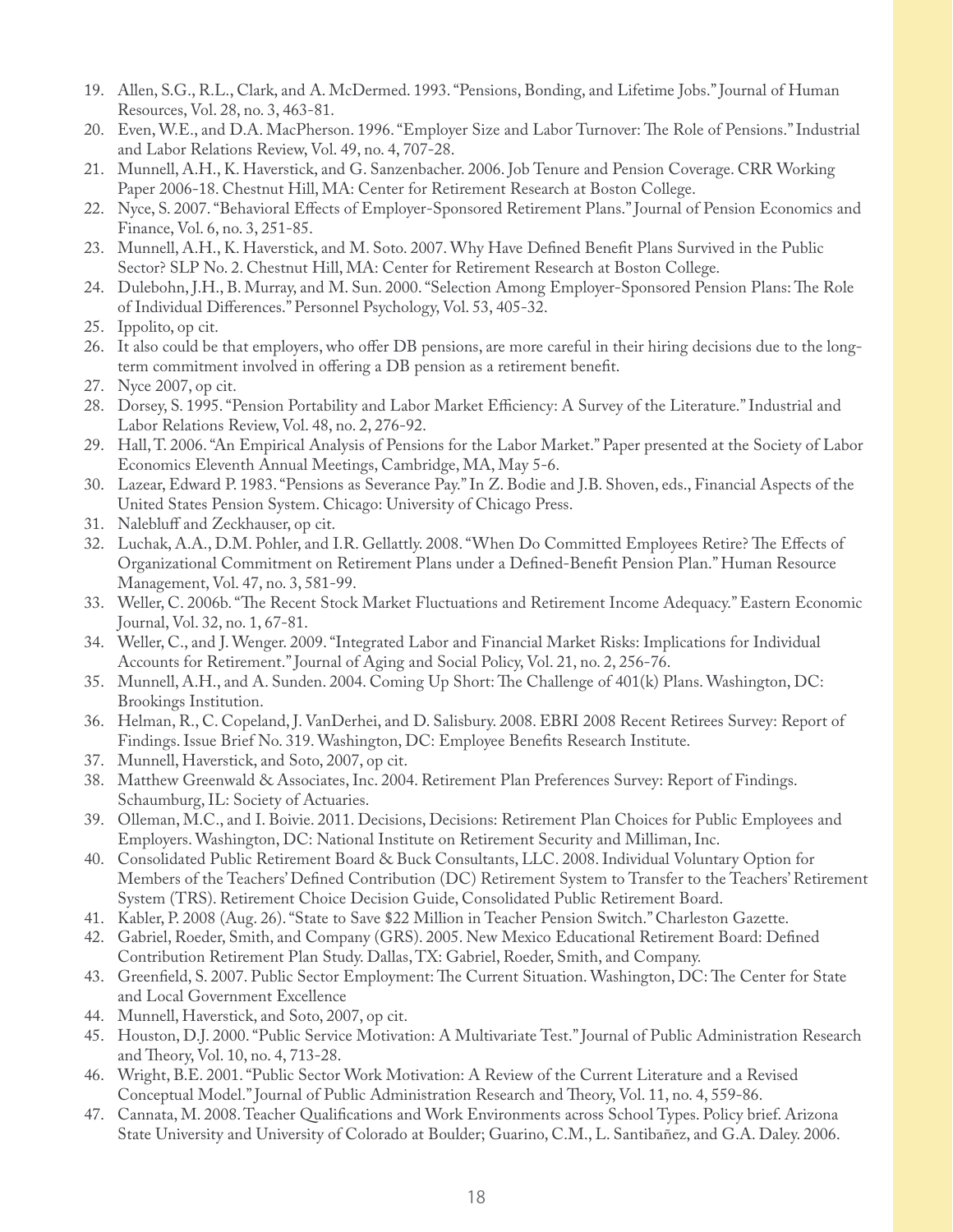"Teacher Recruitment and Retention: A Review of the Recent Empirical Literature." Review of Educational Research, Vol. 76, no. 2, 173-208.

- 48. Center for State and Local Government Excellence (CSLGE). 2011b. State and Local Government Workforce: 2011 Realities. Washington, DC: CSLGE.
- 49. Bender and Heywood, op cit; Schmitt,, op cit. Raw data from the U.S. Bureau of Labor Statistics (BLS) offer misleading comparisons of public and private sector compensation because these data ignore the difference in composition of the private and public sectors. The BLS 2011 data release states, "Compensation cost levels in state and local government should not be directly compared with levels in private industry. Differences between these sectors stem from factors such as variation in work activities and occupational structures. Manufacturing and sales, for example, make up a large part of private industry work activities but are rare in state and local government. Professional and administrative support occupations (including teachers) account for two-thirds of the state and local government workforce, compared with one-half of private industry" (U.S. Bureau of Labor Statistics (BLS). 2011. Employer Costs for Employee Compensation, June 2011. Washington, DC: BLS:4). Regression-based analyses such as those cited here are thus more accurate.
- 50. MuniNetGuide. 2008 (Apr. 7). Public Sector Offers Attractive Employee Compensation Benefits Packages.
- 51. GRS, 2005, op cit.
- 52. National Association of State Budget Officers (NASBO). 2010. Preliminary Summary: NGA/NASBO Fall 2010 Fiscal Survey of States. Washington, DC: NASBO.
- 53. CBPP, 2012, op cit.
- 54. Johnson, N., P. Oli#, and E. Williams. 2011. An Update on State Budget Cuts: At Least 46 States Have Imposed Cuts That Hurt Vulnerable Residents and the Economy. Washington, DC: Center on Budget and Policy Priorities.
- 55. Oli#, P., C. Mai, and V. Palacios. 2012. States Continue to Feel Recession's Impact. Washington, DC: Center on Budget and Policy Priorities.
- 56. National Conference of State Legislatures (NCSL). 2010a. Actions & Proposals to Balance the FY 2010 Budget: State Employee Actions, Furloughs and Layoffs. Washington, DC: NCSL.
- 57. Brainard, K. 2011. Public Fund Survey Summary of Findings for 2010. Essex, CT: National Association of State Retirement Administrators.
- 58. U.S. Governmental Accounting Standards Board (GASB). 2012 ( June). New GASB Pension Statements to Bring about Major Improvements in Financial Reporting. Washington, DC: GASB.
- 59. U.S. Government Accountability Office (GAO). 2008. State and Local Government Retiree Benefits: Current Funded Status of Pension and Health Benefits. GAO 08-223. Washington, DC: GAO.
- 60. Munnell, A.H., J.P. Aubry, J. Hurwitz, M. Medenica, and L. Quinby. 2012. The Funding of State and Local Pensions in 2011- 2015. SLP No. 24. Chestnut Hill, MA: Center for Retirement Research at Boston College.
- 61. Novy-Marx, R., and J. Rauh. 2011. "Public Pension Promises: How Big Are They and What are They Worth?" Journal of Finance, Vol. 66, no. 4, 1211-49.
- 62. Munnell, A.H., J.P. Aubry, and Quinby, L. 2010a. The Funding of State and Local Pensions: 2009-2013. SLP No. 10. Chestnut Hill, MA: Center for Retirement Research at Boston College.
- 63. Munnell, A.H., Aubry, J.P., and L. Quinby. 2010b. "e Impact of Public Pensions on State and Local Budgets. SLP No. 13. Chestnut Hill, MA: Center for Retirement Research at Boston College.
- 64. Snell, R. 2012. State Retirement Legislation, 2009-2012. Washington, DC: National Conference of State Legislatures.
- 65. Almeida, B., K. Kenneally, and D. Madland. 2009. "The New Intersection on the Road to Retirement: Public Pensions, Economics, Perceptions, Politics, and Interest Groups." In O.S. Mitchell and G. Anderson, eds., The Future of Public Employee Retirement Systems. New York: Oxford University Press.
- 66. Madland, D. 2007. The Politics of Pension Cuts. In T. Ghilarducci and C. Weller, eds., Employee Pensions: Policies, Problems, and Possibilities. Ithaca, NY: Cornell University Press.
- 67. Munnell, A.H., A. Golub-Sass, K. Haverstick, M. Soto, and G. Wiles. 2008. Why Have Some States Introduced Defined Contribution Plans? SLP No. 3. Chestnut Hill, MA: Center for Retirement Research at Boston College.
- 68. Snell, R. 2010b. Sustaining State Retirement Benefits: Recent State Legislation Affecting Public Retirement Plans, 2005-2009. Washington, DC: National Conference on State Legislatures.
- 69. Barstow, D. 2010 (Feb. 15). "Tea Party Lights Fuse for Rebellion on Right." New York Times.
- 70. Tea Party. No date. Non-Negotiable Core Beliefs. http://www.teaparty.org/about.php.
- 71. Thompson, K. 2010 (Nov. 14). "Tea Party Groups Divided on How to Use Newly Won Clout." Washington Post.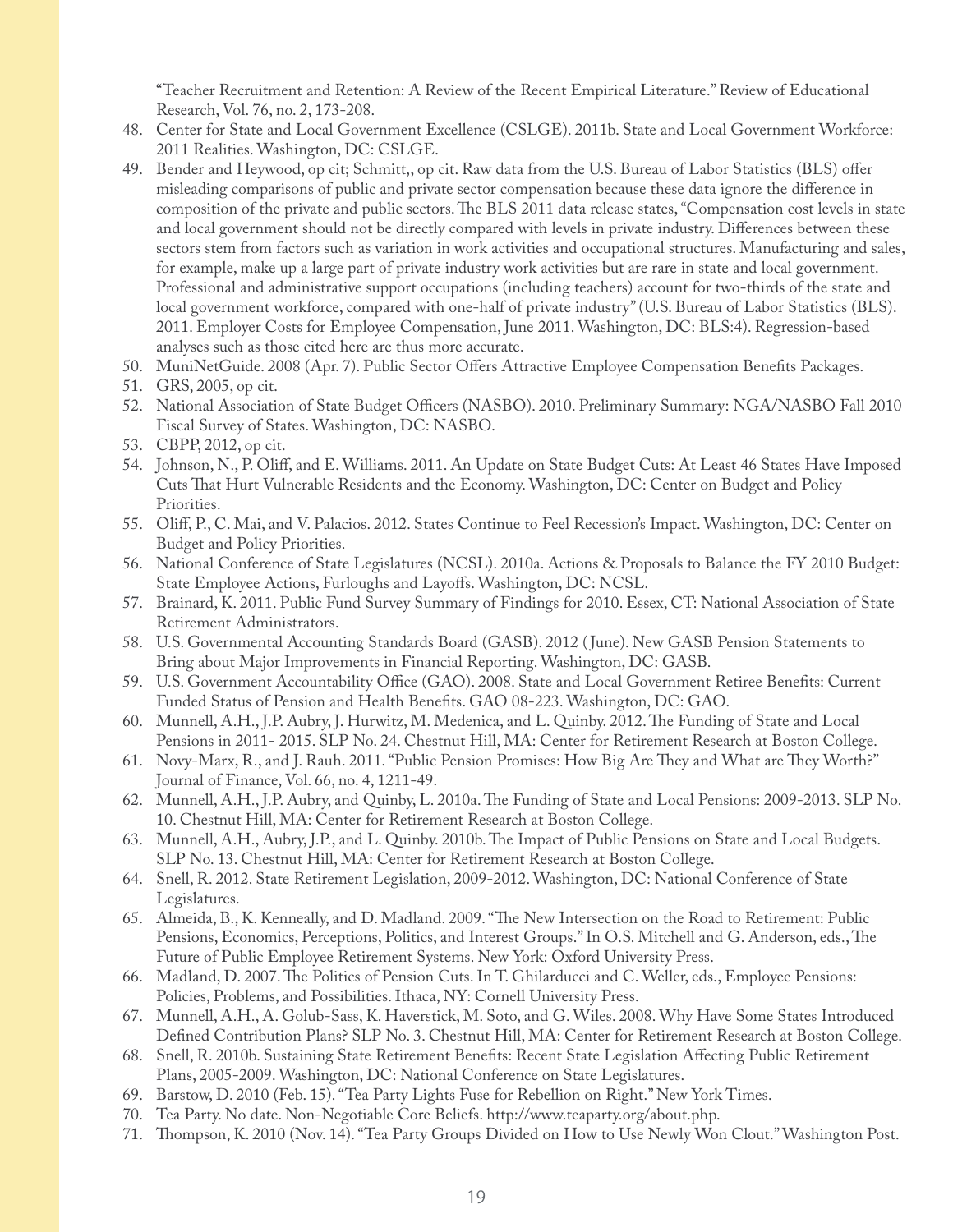- 72. Levitz, J. 2010 (Nov. 23). "Tea Parties Turn to Local Issues." Wall Street Journal.
- 73. Free Enterprise Nation. 2010. "FEN: One Year of Influencing National Dialogue." Free Enterprise Nation blog.
- 74. California Pension Reform. No date. 100K Pension Club.
- 75. Dreyfuss, R. 2001. "Grover Norquist: 'Field Marshal' of the Bush Plan." The Nation, Vol. 272, no. 18, 11-16.
- 76. Angelides, P. 2005 (Feb. 7). The Right's Attack on Public Pensions. LA Times
- 77. Americans for Tax Reform (ATR). 2010 (May 27). "Diverse National Coalition Opposes Congressional Pension Bailout Bills." Press release.
- 78. Floridians for Sustainable Pensions. No date. About.
- 79. National Conference of State Legislatures (NCSL). 2010b. Map of Post-Election Partisan Composition of State Legislatures. Washington, DC: NCSL.
- 80. Zernike, K. 2010 (Nov. 2). "Tea Party Comes to Power on an Unclear Mandate." New York Times.
- 81. Fehr, S.C. 2010 (Nov. 4). "Election Adds Pressure to Change Public Pensions." Stateline.
- 82. Finley, A. 2012 (March 25). "The Democrat Who Took on the Unions." The Wall Street Journal.
- 83. Costrell, R., and M. Podgursky. 2008. "Peaks, Cliffs, and Valleys: The Peculiar Incentives of Teacher Pension Systems." Education Next, Vol. 8, no. 122-28; Costrell and Podgursky, 2009, op cit; Costrell, R., and M. Podgursky. 2010. "Distribution of Benefits in Teacher Retirement Systems and Their Implications for Mobility." Education Finance and Policy, Vol. 5, no. 4, 519-57.
- 84. Costrell and Podgursky originally advocated for a switch from DB pensions to DC plans for teachers. More recently, they support a move to a cash balance plan, a type of DB pension in which benefits are stated as a hypothetical account balance for each employee. Under a cash balance design, benefits are usually accrued in a more linear fashion than under the traditional DB pension.
- 85. Boivie, I. 2011. The Three Rs of Teacher Pension Plans: Recruitment, Retention, and Retirement. Washington, DC: National Institute on Retirement Security.
- 86. National Council on Teacher Quality (NCTQ). 2010. 2010 State Teacher Policy Yearbook: Blueprint for Change: National Summary. Washington, DC: NCTQ.
- 87. Almeida, B., and I. Boivie. 2009. The Staying Power of Pensions in the Public Sector. CPER Journal, Vol. 195, 5-11.
- 88. Committee on Oversight & Government Reform. 2010 (Dec. 2). Public Employee Pension Transparency Needed. Blog post.
- 89. Lav, I. 2011. Proposed Public Employee Pension Reporting Requirements Are Unnecessary: Rules Would Create Confusion and Could Roil Markets. Washington, DC: Center on Budget and Policy Priorities; Zorn, P. 2011. Research Memorandum: The Public Employee Pension Transparency Act. Dallas, Gabriel, Roeder, Smith, and Company.
- 90. Fox News. 2012 (Sept. 30). "DeMint joins national effort to keep feds from bailing out state pension systems."
- 91. Illinois Policy Institute. 2012 (Sept. 27). "Why the No Pension Bail Out Project Matters." Blog.
- 92. Pew Center on the States. 2012. The Widening Gap Update. Washington, DC: Pew Center on the States.
- 93. Munnell, A., et al., 2012, op cit. Properly measuring funding levels in public pension plans has been the subject of academic debate, with several voices advocating for public plans to discount pension liabilities using a risk-free rate of return. After reviewing public pension accounting standards over several years, the U.S. Governmental Accounting Standards Board, the body charged with setting accounting standards for public pension plans, has signaled that it will not adopt marking to market for public plans. (GASB, op cit.)
- 94. National Association of State Retirement Administrators (NASRA). 2012. Public Pension Plan Investment Return Assumptions. Essex, CT: NASRA.
- 95. National Association of State Retirement Administrators (NASRA). 2011b. Strong Investment Gains and Legislative Changes Speeding Public Pension Recovery. Essex, CT: NASRA.
- 96. Pew Center on the States. No date. Pension and Retiree Health Care Reform in the States.
- 97. Brainard, 2011, op cit.
- 98. Brainard, 2011, op cit.
- 99. Brainard, K. 2009. Public Fund Survey Summary of Findings for 2008. Essex. CT: National Association of State Retirement Administrators.
- 100. Pew Center on the States, op cit; Snell, R. 2010a. Pensions and Retirement Plan Enactments in 2010 State Legislatures. Washington, DC: National Conference of State Legislatures; Snell 2010, op cit.
- 101. Snell 2010b, op cit.
- 102. Snell, 2012, op cit.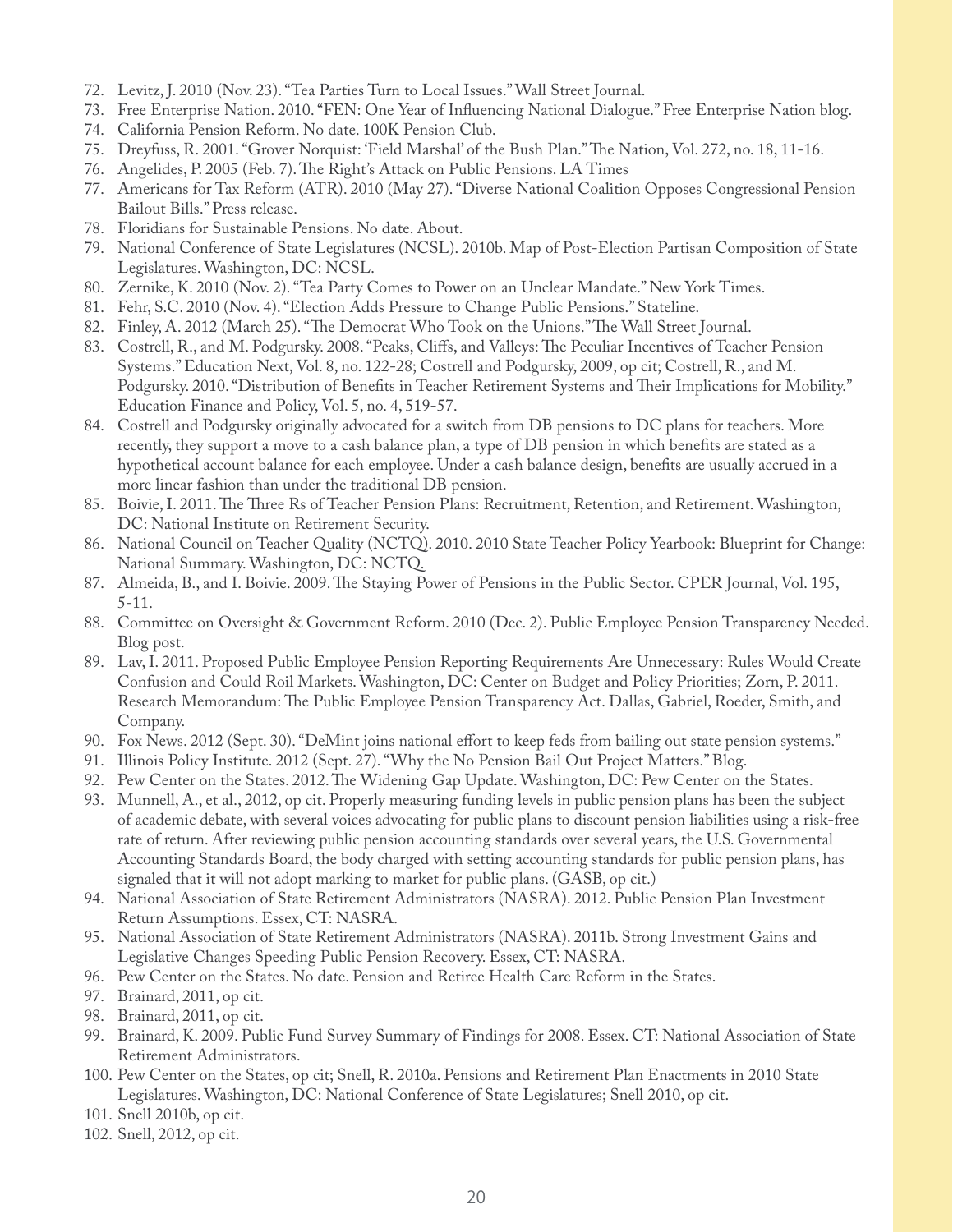- 103. Snell, R. 2012. Pensions and Retirement Plan Enactments in 2012 State Legislatures. Washington, DC: National Conference of State Legislatures.
- 104. Snell 2012, op cit.
- 105. Snell 2012, op cit.
- 106. Snell 2012, op cit; Snell 2011, op cit.
- 107. Snell 2010a, op cit.
- 108. Snell 2010b, op cit.
- 109. Munnell, Aubry, and Quinby 2010b, op cit.
- 110. Monahan, A.B. 2010. Public Pension Plan Reform: The Legal Framework. Legal Studies Research Paper Series, Research Paper No. 10-13. Minneapolis: University of Minnesota Law School.
- 111. Snell, 2012, op cit.
- 112. Snell, 2011, op cit.
- 113. Michigan House Fiscal Agency. 2010. Legislative Analysis: A Summary of Senate Bill 1227 as Enacted. Michigan House Fiscal Agency.
- 114. Snell 2010a, op cit.
- 115. Center for State and Local Government Excellence (CSLGE). 2011a. Fact Sheets on States with Defined Contribution Pension Plans, 2011: Michigan School Employees. Washington, DC: CSLGE.
- 116. Neumann, J. 2011 (Mar. 1). "States Mull Shift in Worker Pensions." Wall Street Journal.
- 117. Williamson, C. 2010 (Oct. 4). "Michigan System Gets Hybrid Plan Up and Running." Pensions and Investments.
- 118. CSLGE 2011a, op cit.
- 119. Michigan Legislature. No date. Senate Bill 1040 (2012).
- 120. Livengood, C. 2012 (Sept 29). Mandating State Workers Pay 4 Percent for Pensions Unconstitutional, Judge Rules. Detroit News.
- 121. Utah Retirement Systems. No date. URS Senate Bills; Snell 2010a, op cit.
- 122. Olleman and Boivie, op cit.
- 123. Snell, 2012, op cit.
- 124. Cavanaugh, K. 2010 (Oct. 20). "The Answer to Retiree Mess? Not 401(k)s." Los Angeles Daily News; GRS 2005, op cit; Gabriel, Roeder, Smith, and Company (GRS). 2007. Projections of ERSRI with Frozen Participation. Irving, TX: Gabriel, Roeder, Smith, and Company; Kansas Public Employees Retirement System. 2009. KPERS Long-Term Funding: Defined Contribution Options. KPERS Joint Committee on Pensions, Investments and Benefits; The Segal Group. 2010. Public Employees' Retirement System of the State of Nevada: Analysis and Comparison of Defined Benefit and Defined Contribution Retirement Plans. Greenwood Village, CO: The Segal Group; Wojcik, J. 2008 (Aug. 11). "Public Entities Generally Keep Traditional Pension Plans." Business Insurance.
- 125. Cavanaugh, op cit.
- 126. The Segal Group, op cit.
- 127. Kansas Public Employee Retirement System, op cit.
- 128. Costrell and Podgursky 2009, op cit.
- 129. Rauh, J., and I. Stefanescu. 2009. "Why Are Firms in the United States Abandoning Defined Benefit Plans?" Rotman International Journal of Pension Management, Vol. 2, no. 2, 18-25.
- 130. Porell, F., and D. Oakley. 2012. The Pension Factor 2012: The Role of Pensions in Reducing Elder Economic Hardships. Washington, DC: National Institute on Retirement Security.
- 131. Wolff, E. 2002. Has the Equalizing Effect of Retirement Wealth Worn Off? Working paper. Department of Economics, New York University.
- 132. Brainard 2010, op cit.
- 133. National Association of State Retirement Administrators (NASRA). 2011a. Responses to Questions Regarding Interest Rates Applied Service Purchase and Member Account Balances. Essex, CT: NASRA.
- 134. Weller, C., M. Price, and D. Margolies. 2006. Rewarding Hard Work: Give Pennsylvania Families a Shot a Middle Class Retirement Benefits. CAP Economic Policy Report. Washington, DC: Center for American Progress.
- 135. Weller, C., and D. Baker. 2005. "Smoothing the Waves of Pension Funding: Could Changes in Funding Rules Help Avoid Cyclical Under-Funding?" Journal of Policy Reform, Vol. 8, no.2, 131-51.
- 136. Weller, Price, and Margolies, op cit.